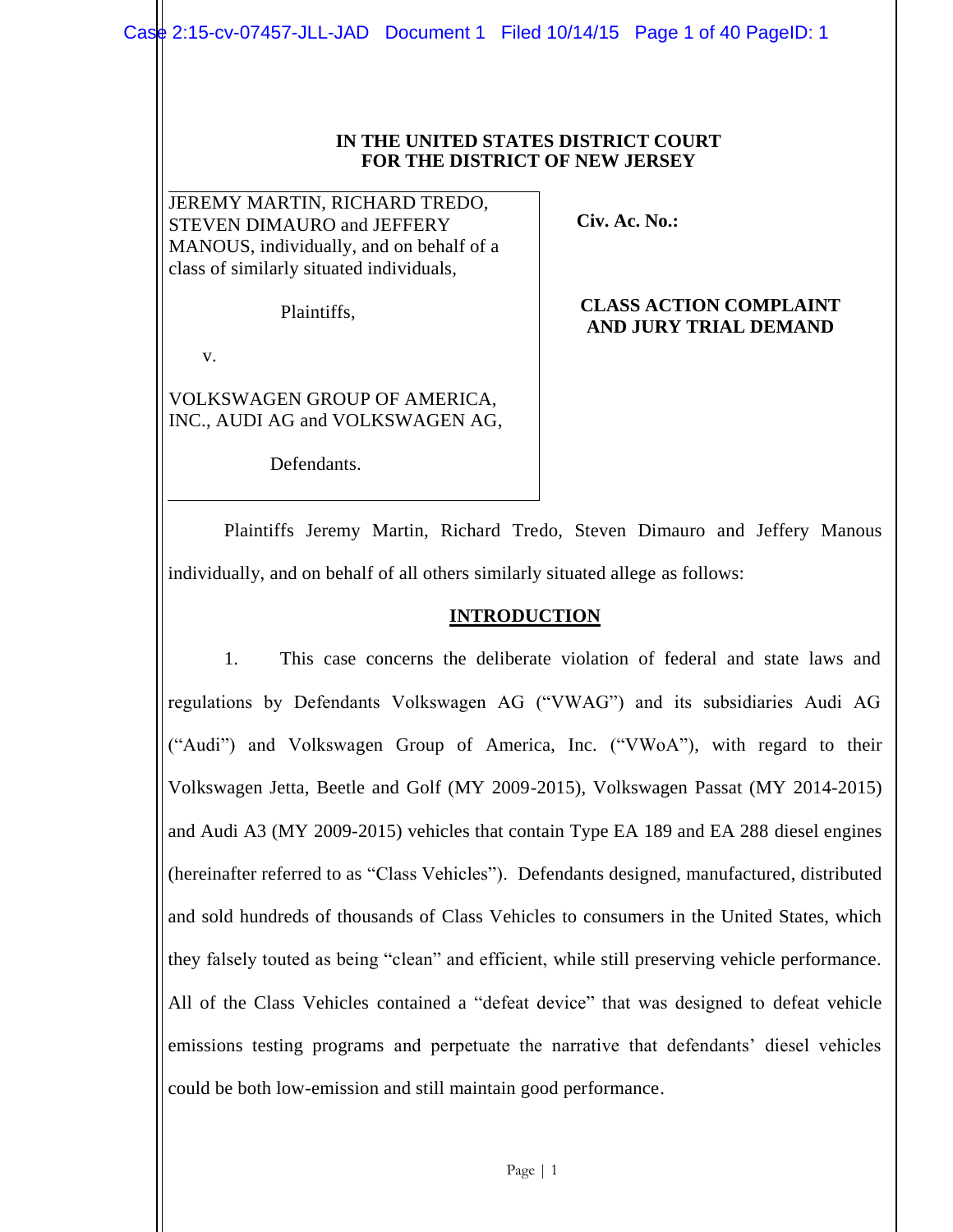2. The Class Vehicles were sold or leased in the United States while unbeknownst to regulators and consumers, they were actually expelling up to forty times the amount of nitrous oxide (NOx) and other pollutants into the air than the levels represented by defendants. In a September, 18, 2015 news release the Environmental Protection Agency ("EPA") announced a notice of violation served upon VWoA, which alleges that defendants' Class Vehicles were "[u]sing a defeat device in cars to evade clean air standards is illegal and a threat to public health." In reality, the Class Vehicles were far from being "clean" as they were advertised, and when they are brought into compliance as will be required by the EPA, they will suffer from reduced performance (hereinafter referred to as "Emissions Defect")

3. As a result of the Emissions Defect, the vehicles are less desirable both to their current owners, who would not have purchased them had they known about Defendants' deception, and will also be worth less in the secondary market.

4. On information and belief, Defendants knew that the Class Vehicles contained the Emissions Defect, were not as advertised and were purposefully deceiving U.S. regulators and consumers. Nevertheless, Defendants actively concealed and failed to disclose the Emissions Defect at the time of purchase or lease and thereafter.

5. Had Plaintiffs and the Class Members known about the Emissions Defect at the time of sale or lease, Plaintiffs and the Class Members would not have purchased the Class Vehicles or would have paid less for them.

6. As a result of Defendants' practices, Plaintiffs and the other members of the proposed Classes, have suffered an injury, including economic damages, and have lost money or property. Plaintiffs bring a claim for breach of express warranty, breach of implied warranty, violations of the Magnuson-Moss Warranty Act, 15 U.S.C. § 2301 *et seq.*,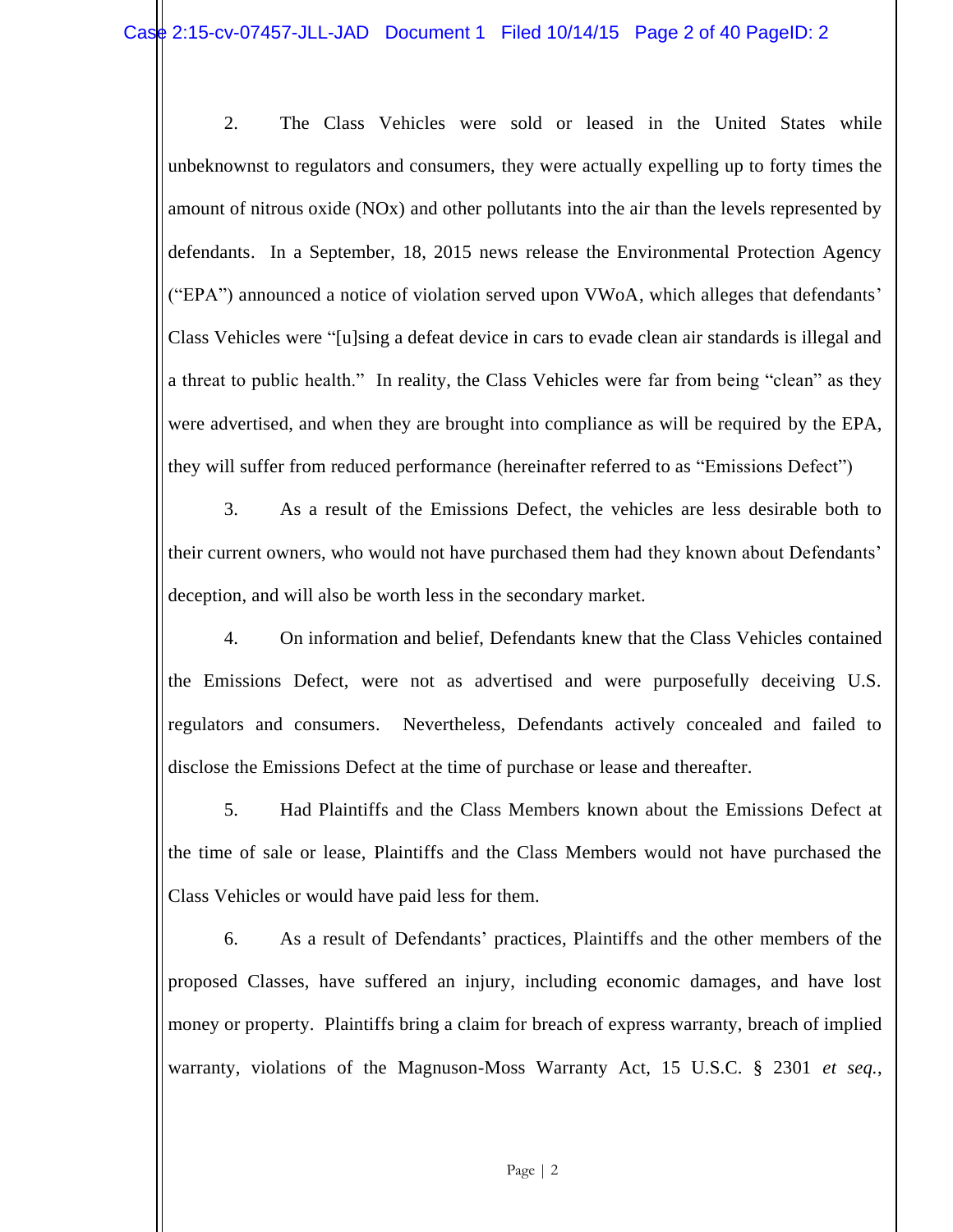statutory fraud, breach of good faith and fair dealing and unjust enrichment.

# **PARTIES**

# **Plaintiff Jeremy Martin**

7. Plaintiff Jeremy Martin is a California citizen who resides in Sacramento, California.

8. On or about June 27, 2014, Martin purchased a used 2011 Jetta TDI from Petaluma Hyundai in Petaluma, California in the belief that the car was environmentally friendly and efficient while offering great performance. Martin also liked the the vehicle did not require diesel exhaust fluid (known as "DEF"). Martin purchased the vehicle primarily for his personal, family, and/or household purposes. The vehicle was manufactured, sold, distributed, advertised, marketed, and warranted by Defendants, and bears Vehicle Identification Number 3VWLL7AJ2BM070147.

9. Prior to his purchase of the vehicle at issue, Martin did considerable research on the vehicle including reading reviews on Edmunds.com, Consumer Reports and Motor Trend. During that research Martin learned that the 2011 2.0 TDI was one of "WardsAuto 10 Best Engines" and also that the engine had won "Green Car of the Year" twice. Martin recalls that the research he reviewed discussed the cleanliness of the engine system for the environment and the efficiency and power/performance of the engine system.

10. None of the research reviewed or representations received by Martin (or other class members) contained any disclosure relating to the "defeat device," the Emissions Defect, or that Defendants had purposefully falsified its certification of EPA compliance. Had Defendants disclosed that Martin's vehicle actually emitted up to forty times the permitted levels of pollutants and that if the vehicle was brought into EPA compliance that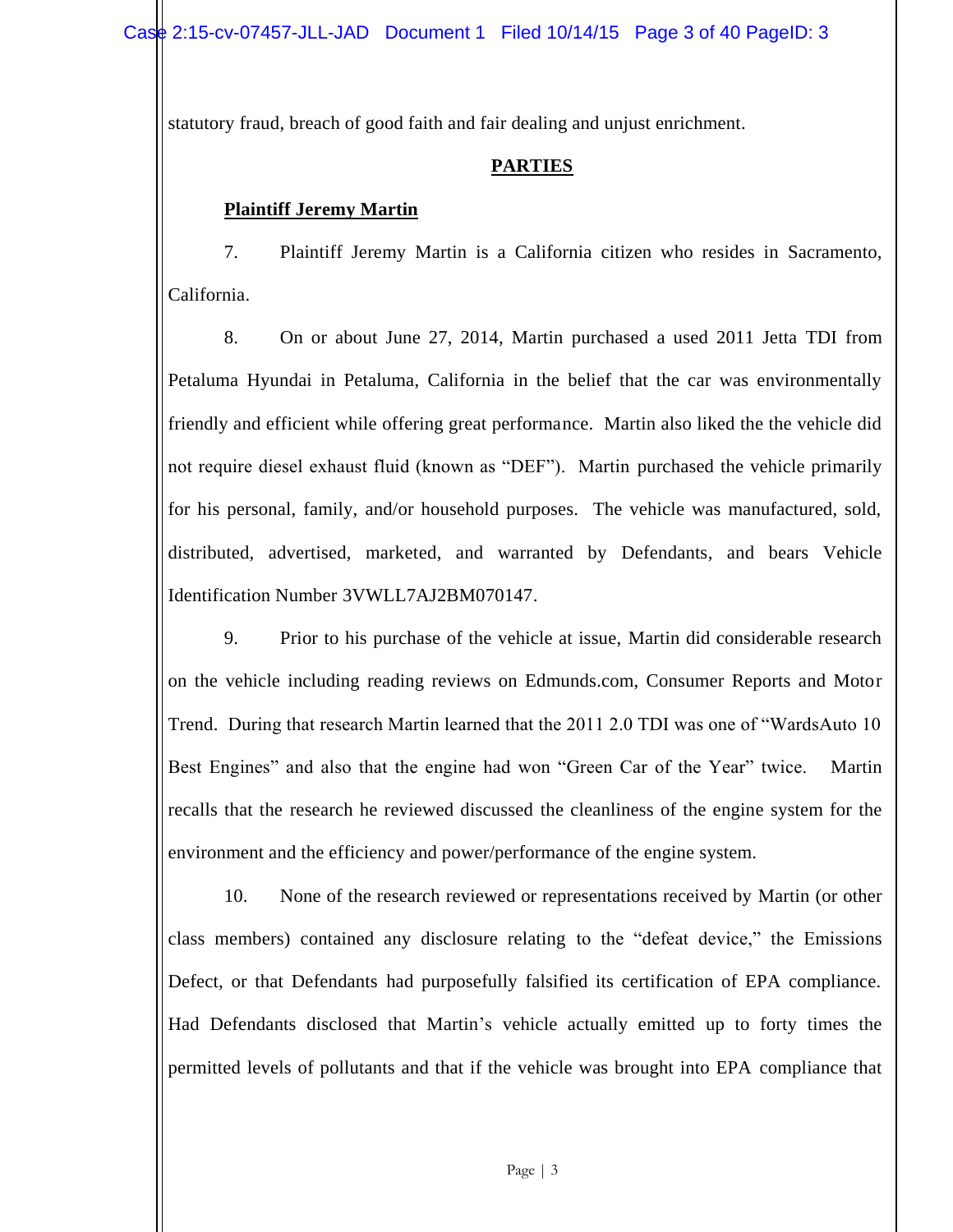its performance would change, he would not have purchased his vehicle with the CleanDiesel engine, or would have paid less for the vehicle.

11. Martin and Class Members have suffered an ascertainable loss as a result of Defendants' omissions and/or misrepresentations associated with the Emissions Defect, including but not limited to, out-of-pocket loss and future attempted repairs, future additional fuel costs, and diminished value of his vehicle. Among, other things, Martin paid a premium over the price of an equivalent gas-powered vehicle.

# **Plaintiff Richard Tredo**

12. Plaintiff Richard Tredo is a Maryland citizen who resides in Havre De Grace, Maryland.

13. On or about June 26, 2014, Tredo leased a new 2014 Passat TDI from Cook Volkswagen of Bel Air, an authorized Volkswagen retailer in Fallston, Maryland in the belief that the car was environmentally friendly and efficient while offering great performance. Tredo leased the vehicle primarily for his personal, family, and/or household purposes. The vehicle was manufactured, sold, distributed, advertised, marketed, and warranted by Defendants, and bears Vehicle Identification Number 1VWCN7A36EC088782.

14. Prior to his lease of the vehicle at issue, Tredo saw advertisements, spoke to Defendants' representatives and reviewed written marketing materials at Cook Volkswagen regarding the "CleanDiesel" system. Cook recalls that the marketing materials and representations touted the cleanliness of the engine system for the environment and the exceptional gas mileage of the engine system.

15. None of the marketing materials reviewed or representations received by Tredo (or other class members) contained any disclosure relating to the "defeat device," the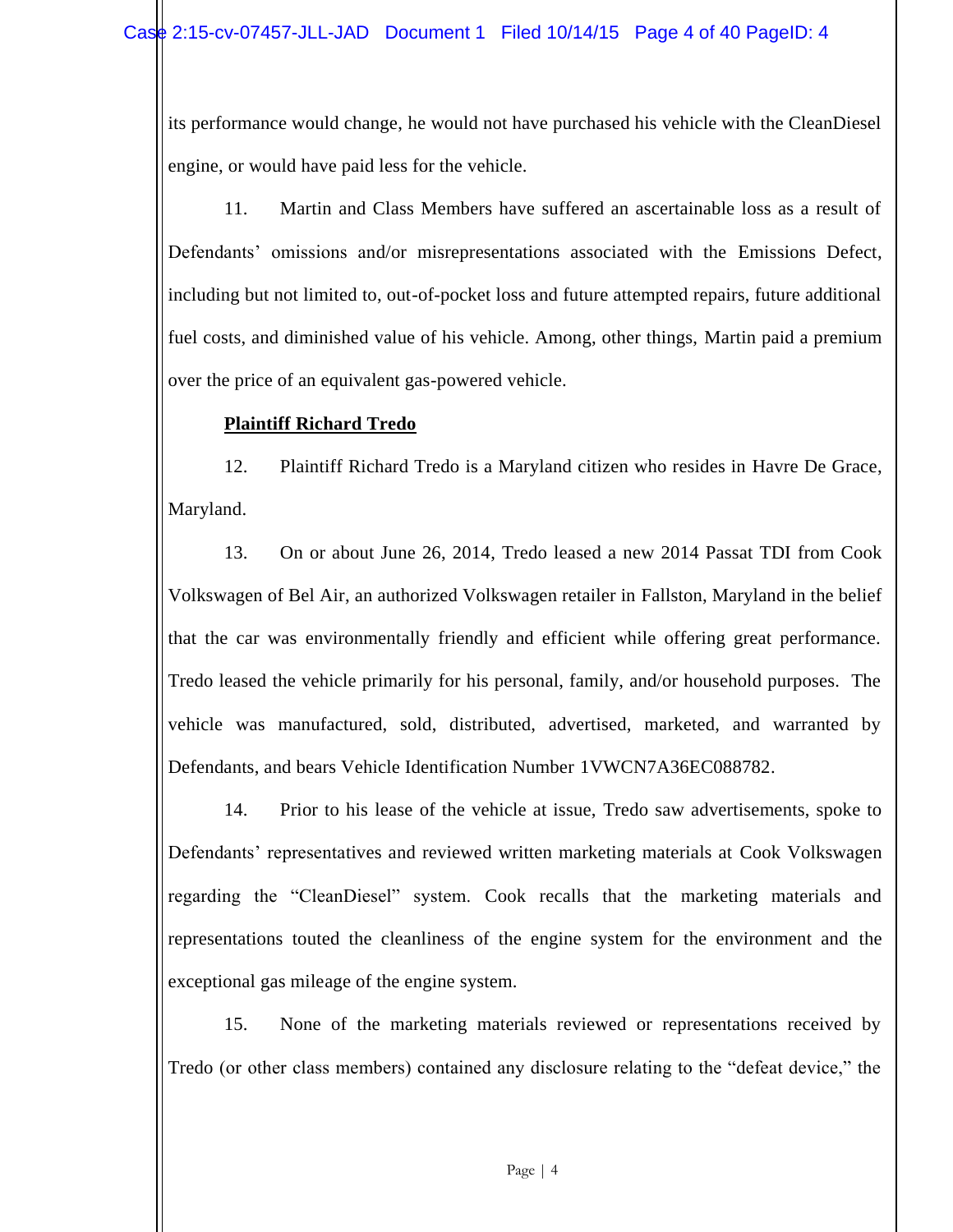Emissions Defect, or that Defendants had purposefully falsified its certification of EPA compliance. Had Defendants disclosed that Tredo's vehicle actually emitted up to forty times the permitted levels of pollutants and that if the vehicle was brought into EPA compliance that its performance would change, he would not have leased his vehicle with the CleanDiesel engine, or would have paid less for the vehicle.

16. Tredo and Class Members have suffered an ascertainable loss as a result of Defendants' omissions and/or misrepresentations associated with the Emissions Defect, including but not limited to, out-of-pocket loss and future attempted repairs, future additional fuel costs, and diminished value of his vehicle. Among, other things, Tredo paid a premium over the price of an equivalent gas-powered vehicle.

# **Plaintiff Steven DiMauro**

17. Plaintiff Steven DiMauro is a Pennsylvania citizen who resides in Allentown, Pennsylvania.

18. On or about May 26, 2012, DiMauro purchased a used 2010 Jetta TDI from Young Volkswagen in Easton, Pennsylvania in the belief that the car was environmentally friendly and efficient while offering great performance and lonegevity. DiMauro purchased the vehicle primarily for his personal, family, and/or household purposes. The vehicle was manufactured, sold, distributed, advertised, marketed, and warranted by Defendants, and bears Vehicle Identification Number 3VWAL7AJ6AM148578.

19. Prior to his purchase of the vehicle at issue, DiMauro saw many of defendants' commercials regarding TDIs and read several magazine articles about the vehicles. DiMauro also spoke with representatives of both Ciocca Volkswagen and Young Volkswagen about TDI vehicles prior to purchasing his car. DiMauro recalls that the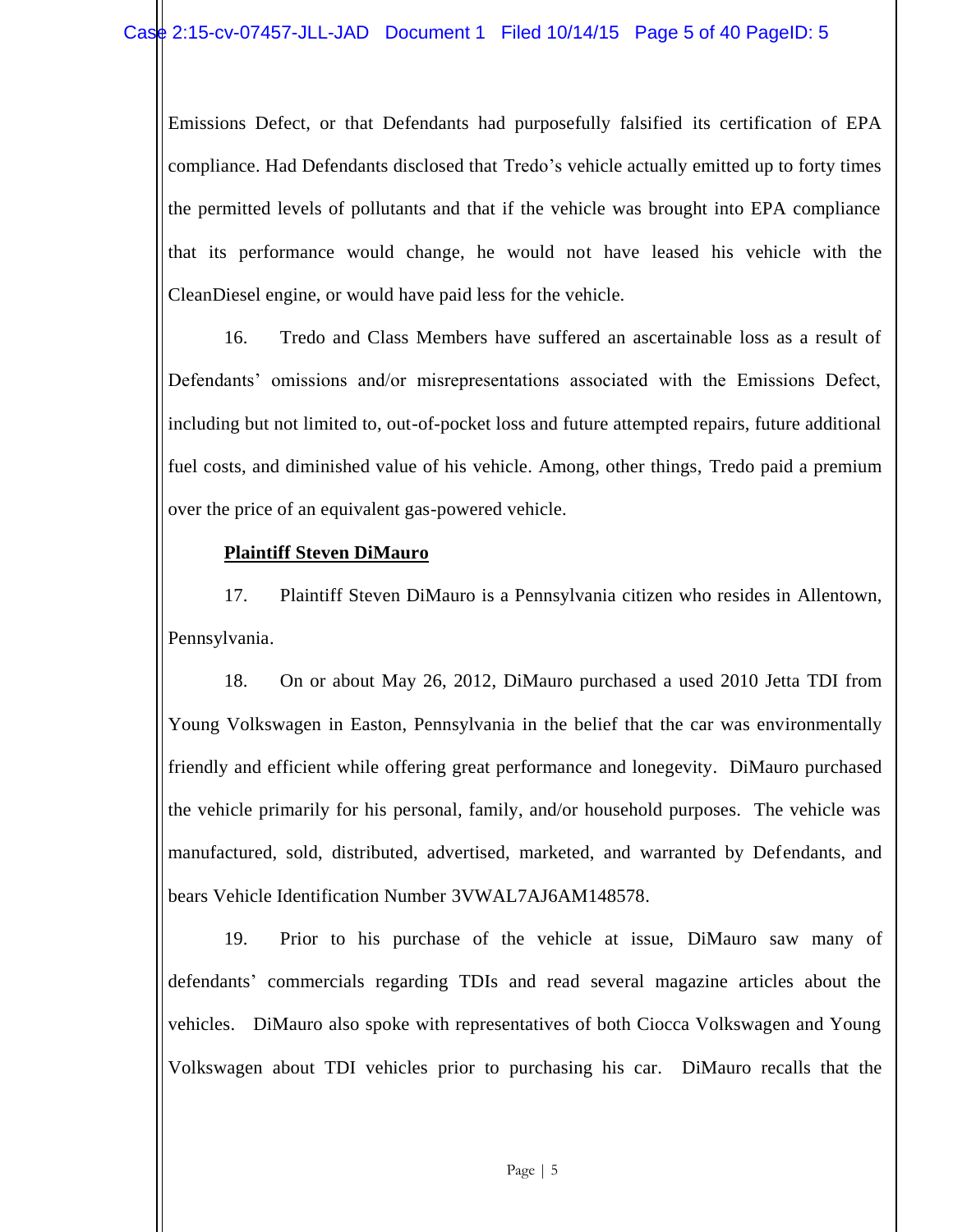commercials and research he reviewed, as well as his discussions with representatives at the authorized dealerships, all discussed the cleanliness of the engine system for the environment and the efficiency and power/performance of the engine system.

20. None of the research reviewed or representations received by DiMauro (or other class members) contained any disclosure relating to the "defeat device," the Emissions Defect, or that Defendants had purposefully falsified its certification of EPA compliance. Had Defendants disclosed that DiMauro's vehicle actually emitted up to forty times the permitted levels of pollutants and that if the vehicle was brought into EPA compliance that its performance would change, he would not have purchased his vehicle with the CleanDiesel engine, or would have paid less for the vehicle.

21. DiMauro and Class Members have suffered an ascertainable loss as a result of Defendants' omissions and/or misrepresentations associated with the Emissions Defect, including but not limited to, out-of-pocket loss and future attempted repairs, future additional fuel costs, and diminished value of his vehicle. Among, other things, DiMauro paid a premium over the price of an equivalent gas-powered vehicle.

# **Plaintiff Jeffery Manous**

22. Plaintiff Jeffery Manous is a Texas citizen who resides in Hemphill, Texas.

23. In or about March 2012, Manous purchased a new 2012 Passat TDI from DeMontrond Volkswagen, an authorized Volkswagen dealership in Houston, Texas in the belief that the car was environmentally friendly and efficient while offering great performance, including exceptional gas mileage. Manous purchased the vehicle primarily for his personal, family, and/or household purposes. The vehicle was manufactured, sold, distributed, advertised, marketed, and warranted by Defendants, and bears Vehicle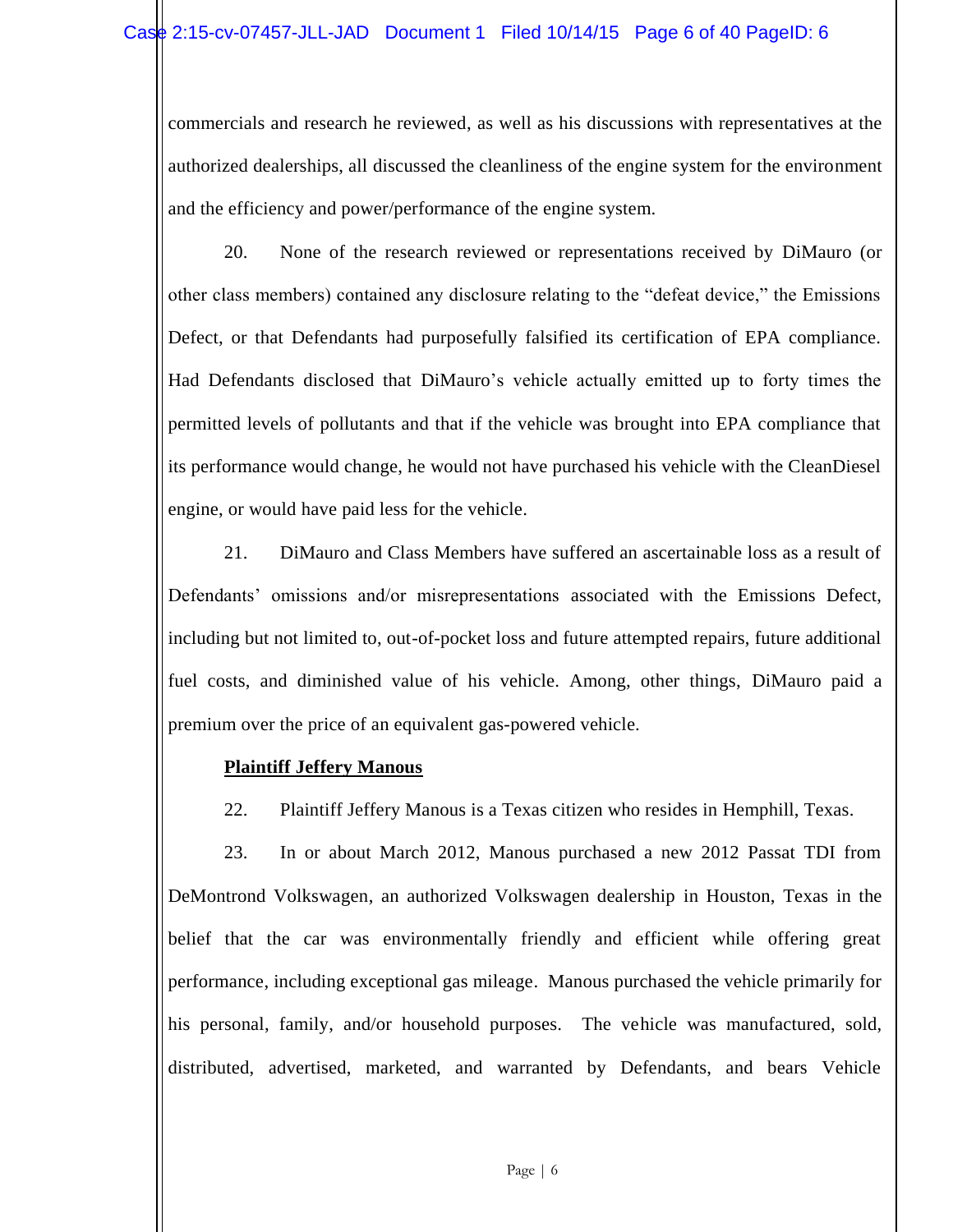Identification Number 1VWBN7A36CC070095.

24. Prior to his purchase of the vehicle at issue, Manous saw commercials for the vehicle and also had extensive discussions with sales representatives from DeMontrond Volkswagen. Manous recalls that the commercials he saw, marketing materials he reviewed and conversations with the sales representatives all discussed the cleanliness of the engine system for the environment and the efficiency and power/performance of the engine system, including its exceptional gas mileage.

25. None of the representations received by Manous (or other class members) contained any disclosure relating to the "defeat device," the Emissions Defect, or that Defendants had purposefully falsified its certification of EPA compliance. Had Defendants disclosed that Manous's vehicle actually emitted up to forty times the permitted levels of pollutants and that if the vehicle was brought into EPA compliance that its performance would change, he would not have purchased his vehicle with the CleanDiesel engine, or would have paid less for the vehicle.

26. Having liked the 2012 Passat TDI so much and believing it was as advertised, on May 23, 2015 Manous purchased a new 2015 Passat TDI from DeMontrond Volkswagen. Manous also purchased the vehicle primarily for his personal, family, and/or household purposes. The vehicle was manufactured, sold, distributed, advertised, marketed, and warranted by Defendants, and bears Vehicle Identification Number 1VWBV7A38FC094032.

27. Prior to his purchase of the 2015 Passat TDI, had additional discussions with sales representatives from DeMontrond Volkswagen, which reaffirmed his belief that he was purchasing a vehicle that was good for the environment and had exceptional gas mileage.

28. Manous and Class Members have suffered an ascertainable loss as a result of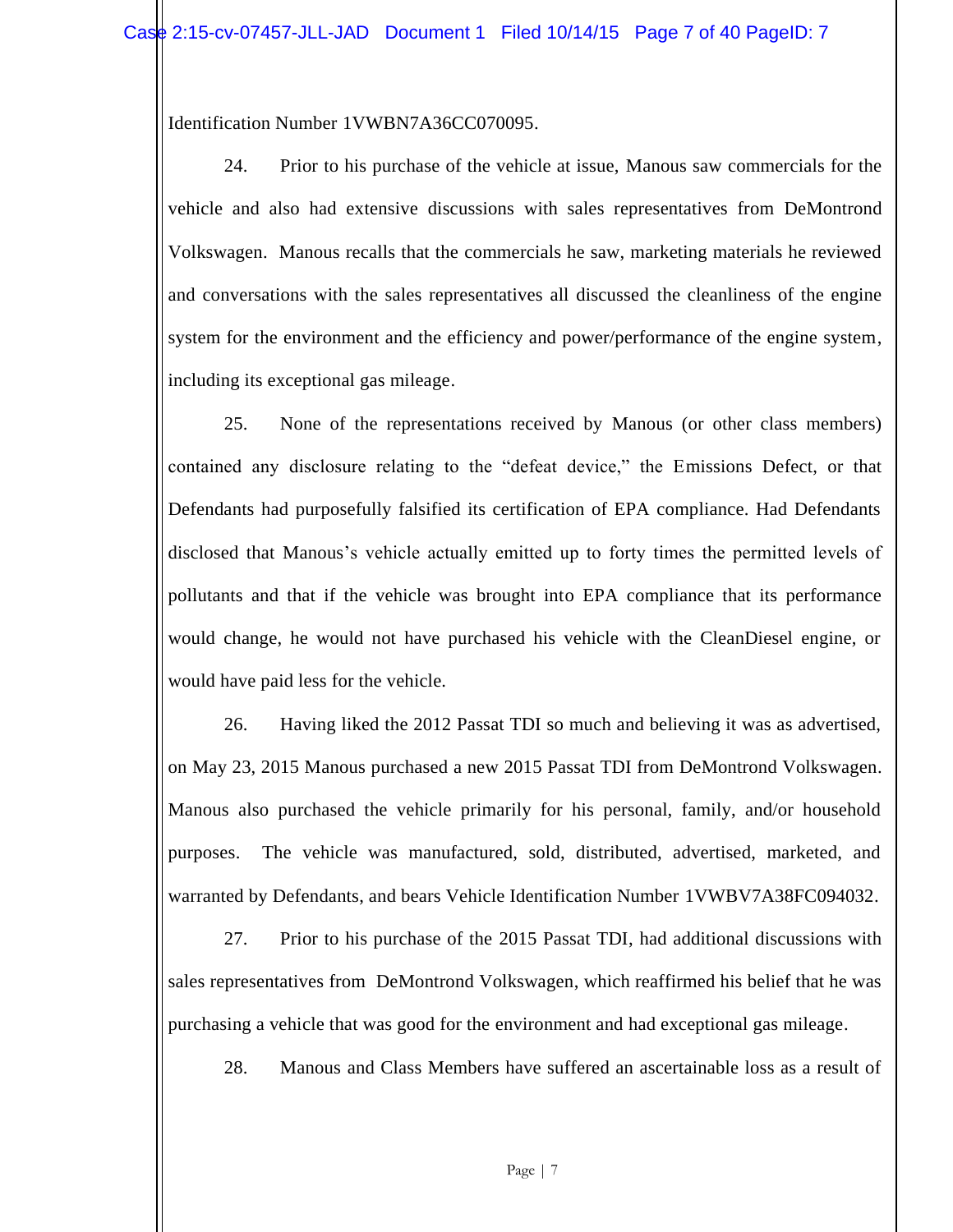Defendants' omissions and/or misrepresentations associated with the Emissions Defect, including but not limited to, out-of-pocket loss and future attempted repairs, future additional fuel costs, and diminished value of his vehicles. Among, other things, Manous paid a premium over the price of equivalent gas-powered vehicles.

# **The Defendants**

29. Volkswagen Group of America, Inc., (which also does business as Audi of America, Inc.) is a corporation organized and in existence under the laws of the State of New Jersey with its headquarters located in Herndon, Virginia. VWoA also maintains corporate offices in Woodcliff Lake and Englewood Cliffs, New Jersey. At all times relevant herein, VWoA was engaged in the business of importing, marketing, distributing, warranting, servicing, repairing and selling automobiles and other motor vehicles and motor vehicle components in New Jersey and throughout the United States of America.

30. Volkswagen AG, located at Berliner Ring 2, 38440 Wolfsburg, Germany and Audi AG, located at Auto-Union-Str.2, D-85045, Ingolstadt, Germany, are automobile design, manufacturing, distribution, and servicing corporation organized under the laws of Germany doing business in all 50 states in the United States. Volkswagen AG is the parent of defendants VWoA and Audi. These defendants design, manufacture, distribute, market, service, repair, sell and lease vehicles, including the Class Vehicles, nationwide.

## **JURISDICTION AND VENUE**

31. This Court has subject matter jurisdiction of this action pursuant to 28 U.S.C. §§1332(d)(2) and (6) of the Class Action Fairness Act of 2005 because: (i) there are 100 or more class members, (ii) there is an aggregate amount in controversy exceeding \$5,000,000, exclusive of interest and costs, and (iii) there is minimal diversity because at least one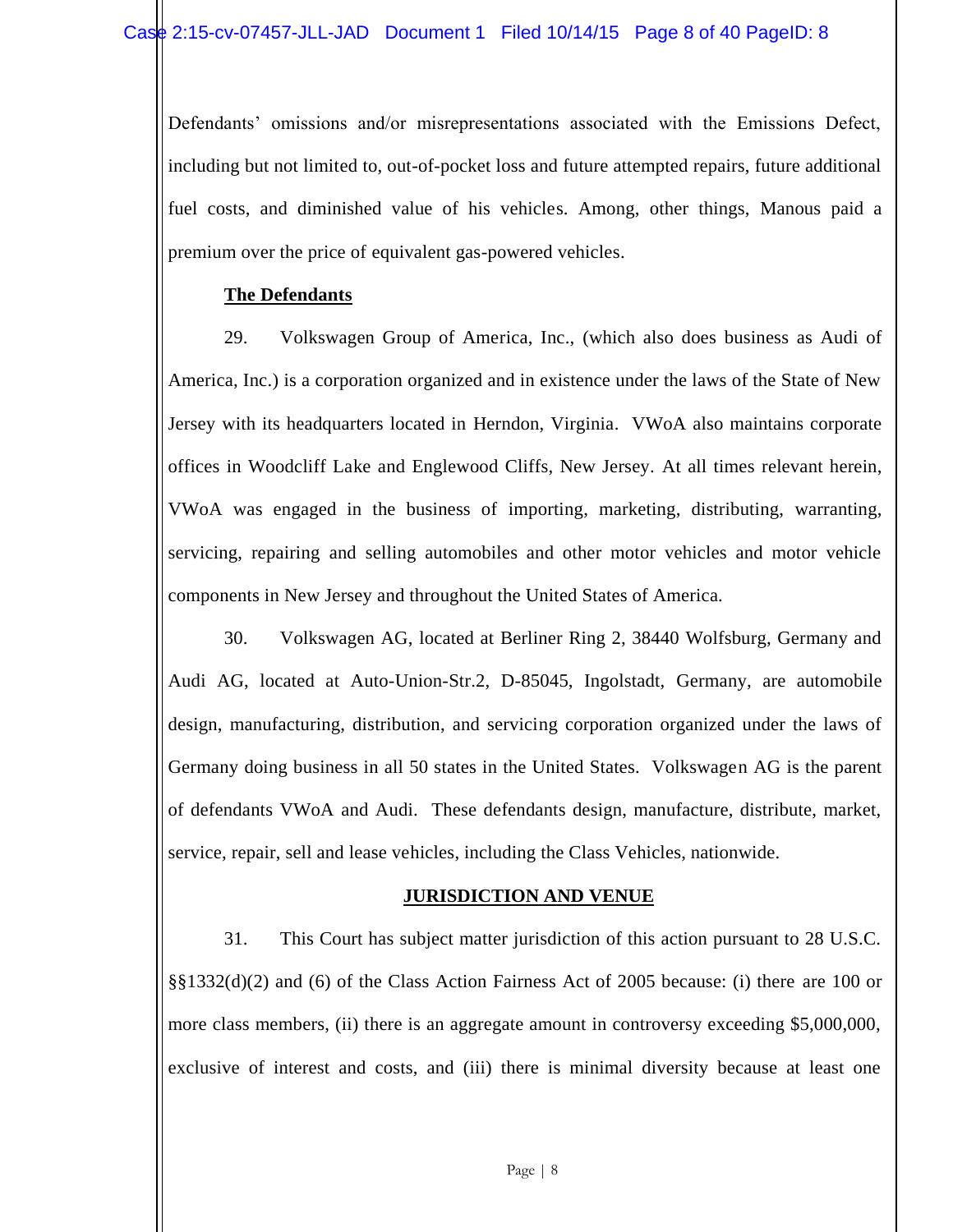plaintiff and one defendant are citizens of different states. This Court has supplemental jurisdiction over the state law claims pursuant to 28 U.S.C. § 1367.

32. Venue is proper in this judicial district pursuant to 28 U.S.C. §1391 because Defendant VWoA is a New Jersey corporation that maintains corporate offices in New Jersey, transacts business in this district, is subject to personal jurisdiction in this district, and therefore is deemed to be a citizen of this district. Additionally, Defendants have advertised in this district and have received substantial revenue and profits from their sales and/or leasing of Class Vehicles in this district; therefore, a substantial part of the events and/or omissions giving rise to the claims occurred, in part, within this district.

33. This Court has personal jurisdiction over Defendants. VWoA is a New Jersey corporation that maintains corporate offices in New Jersey. Upon information and belief, VWoA is the agent of Defendants VWAG and Audi and conducts all of their business in the United States. As such, Defendants have conducted substantial business in this judicial district, and intentionally and purposefully placed Class Vehicles into the stream of commerce within the districts of New Jersey and throughout the United States.

# **NEW JERSEY LAW SHOULD APPLY**

34. To the extent that the Court determines that it is appropriate to engage in a choice of law analysis for purposes of deciding any motion to dismiss that may be filed by defendants, New Jersey's substantive laws should apply to the proposed Nationwide Class, as defined herein, because Plaintiffs properly brings this Complaint in this District.

35. New Jersey's substantive laws may be constitutionally applied to the claims of Plaintiffs and the Class Members under the Due Process Clause, 14th Amendment, § 1, and the Full Faith and Credit Clause, Art. IV., § 1, of the U.S. Constitution. New Jersey has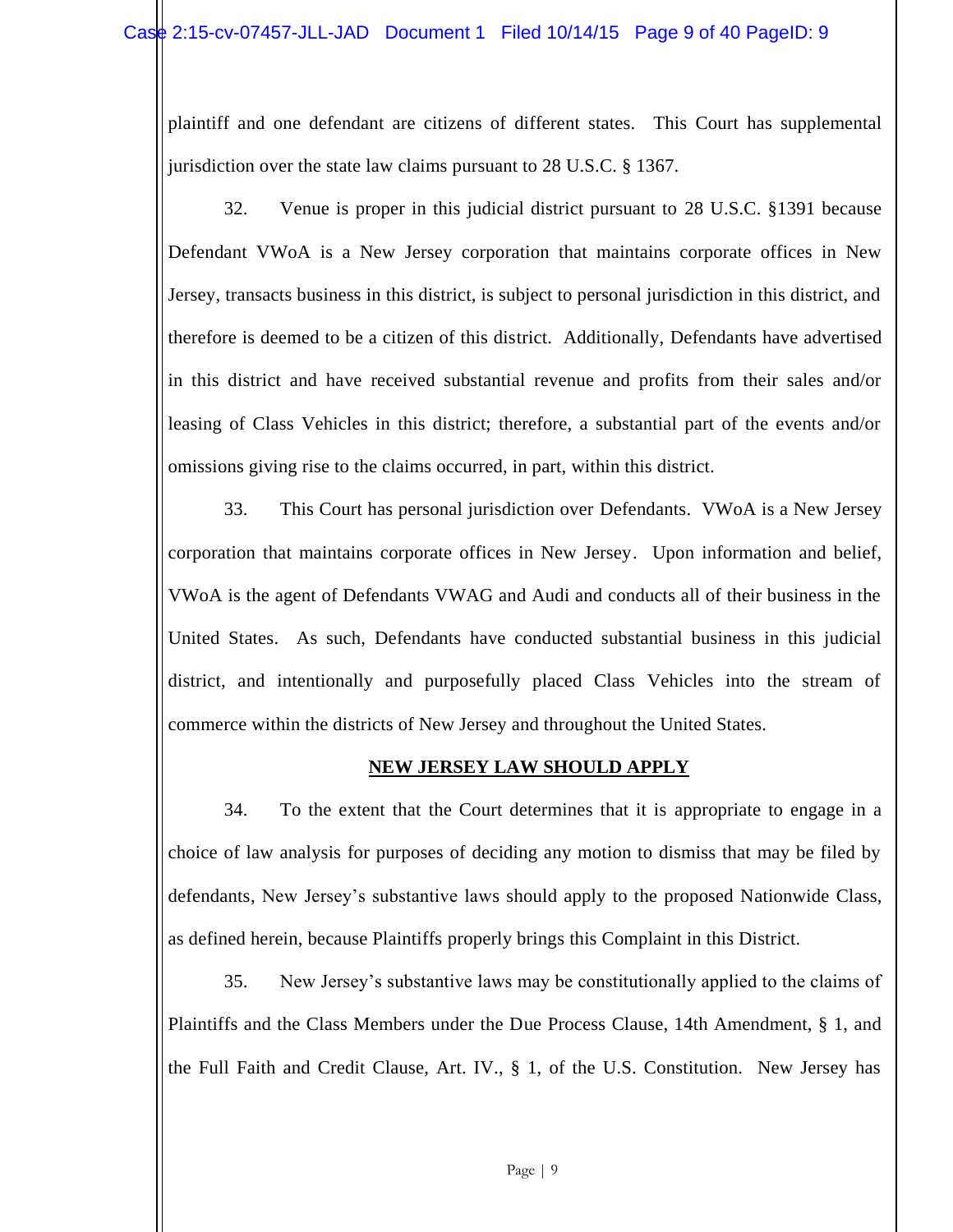significant contact, or significant aggregation of contacts, to the claims asserted by Plaintiffs and all Class Members, thereby creating state interests that ensure that the choice of New Jersey state law is not arbitrary or unfair.

36. Specifically, VWoA is a New Jersey corporation and maintains multiple corporate offices in New Jersey. VWoA is also registered with the New Jersey State Business Gateway Service.

37. VWoA owns property and conducts substantial business in New Jersey and, therefore, New Jersey has an interest in regulating VWoA's conduct under its laws. VWoA's decision to organize itself under the laws of New Jersey, maintain corporate offices in New Jersey, and avail itself of New Jersey's laws renders the application of New Jersey law to the claims herein constitutionally permissible.

38. A substantial number of Class Members including the Plaintiffs also reside in New Jersey and some purchased their vehicles in New Jersey.

39. Upon information and belief, New Jersey is also the forum in which some of VWoA's misconduct emanated. This conduct similarly injured and affected Plaintiffs and all Class Members residing in the United States. For instance, on information and belief VWoA's "Product Liaison Group" is located in New Jersey. This group is responsible for, among other things, investigating vehicle defects, dealing with issues that might result in legal action, and communicating with VWAG and Audi. As a result, New Jersey is where some of the conduct causing injury to the Plaintiffs and Class Members occurred and from where it emanated.

40. The application of New Jersey's laws to the Nationwide Class is also appropriate under New Jersey's choice of law rules because New Jersey has significant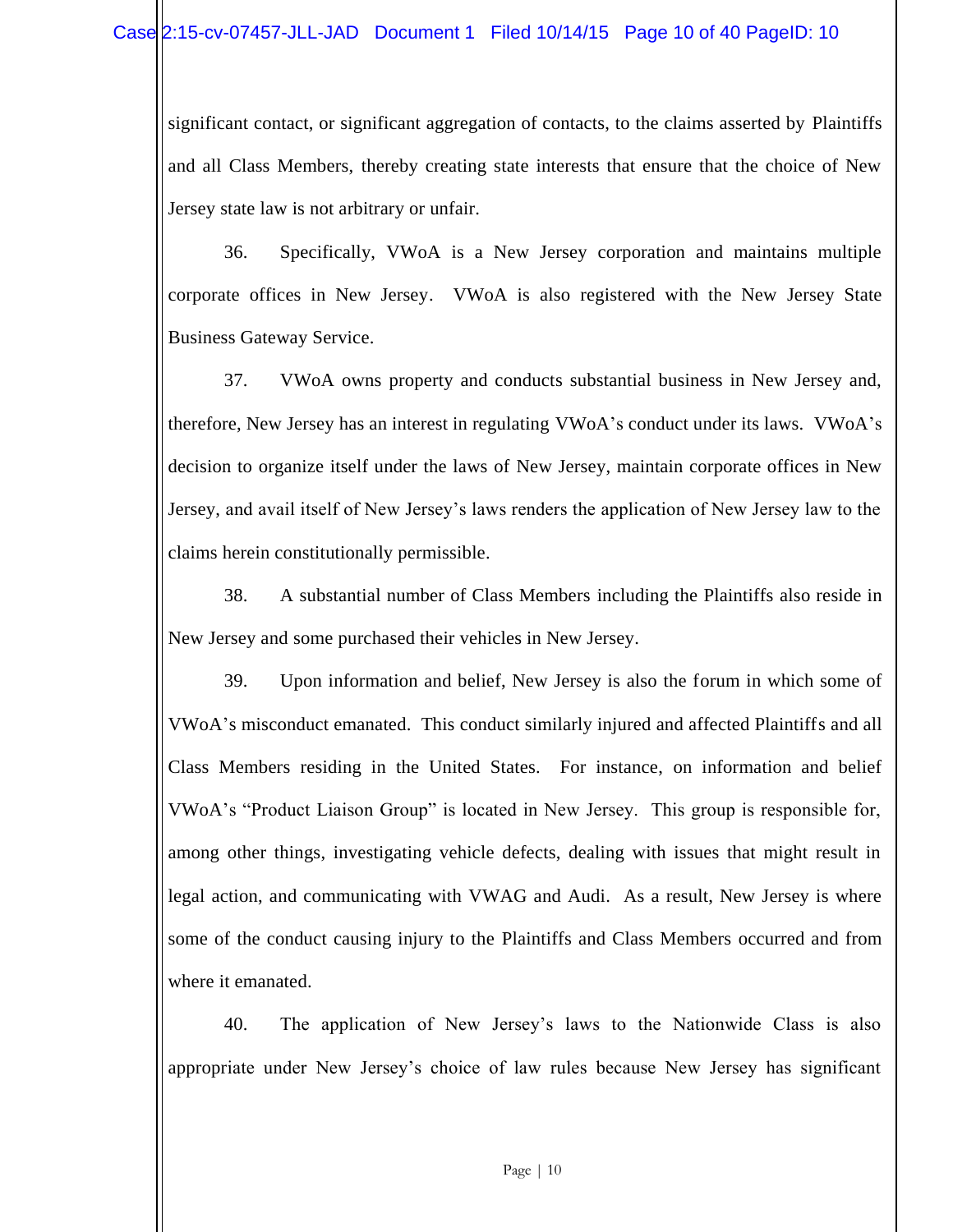contacts to the claims of the Plaintiffs and the proposed Nationwide Class, and New Jersey has a greater interest in applying its laws here than any other interested state.

# **TOLLING OF STATUTES OF LIMITATION**

41. Any applicable statute(s) of limitations has been tolled by Defendants' knowing and active concealment and denial of the facts alleged herein. Despite their due diligence, Plaintiffs and members of the class could not have reasonably discovered the Emissions Defect until shortly before this class action litigation was commenced.

42. Defendants were and remain under a continuing duty to disclose to Plaintiffs and Class Members the true character, quality and nature of the Class Vehicles and the Emissions Defect, that the Emissions Defect will require costly repairs that result in decreased vehicle performance, that the Emissions Defect a safety concern, and the Emissions Defect diminishes the resale value of the Class Vehicles. As a result of the active concealment by Defendants, any and all statutes of limitations otherwise applicable to the allegations herein have been tolled.

43. Moreover, because the Emissions Defect could not be detected due to Defendants purposefully fraudulent concealment and use of the "defeat device," Plaintiffs and the Class were not reasonably able to discover the Emissions Defect until long after purchasing or leasing the Class Vehicles, despite their exercise of due diligence. Therefore, the discovery rule is applicable to the claims asserted by Plaintiffs and the other Class Members.

44. Any applicable statute of limitation has therefore been tolled by Defendants' knowing, active concealment and denial of the facts alleged herein. Defendants are further estopped from relying on any statutes of limitation because of its concealment of the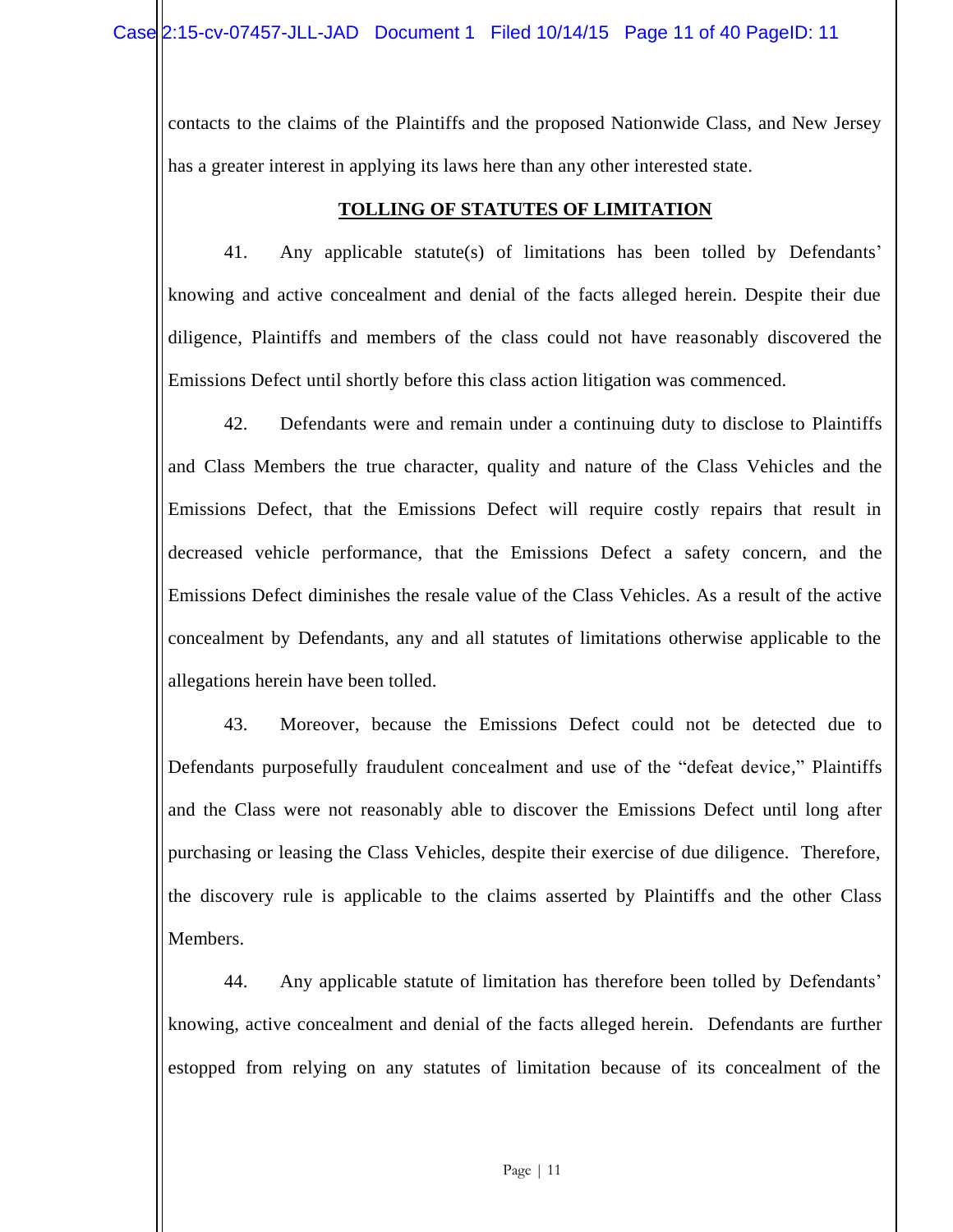Emissions Defect in the Class Vehicles.

# **FACTUAL ALLEGATIONS**

45. For years, Defendants have designed, manufactured, distributed, imported, warranted, marketed, advertised, serviced, sold, and leased the Class Vehicles. Upon information and belief, Defendants have sold, directly or indirectly through dealers and other retail outlets, hundreds of thousands of Class Vehicles in New Jersey and nationwide.

46. Since 2008 or earlier, defendants have marketed the Class Vehicles as being more environmentally friendly, and as being more efficient in terms of gas mileage than previous diesel-powered cars, while maintaining enhanced vehicle performance compared to other diesel vehicles. Indeed, many of the marketing materials used by defendants stated that the "TDI Clean Diesel engine gives you long range without sacrifice." Consumers, including the named Plaintiffs herein, purchased Class Vehicle in reliance on statements such as this.

47. Defendants' success is based in large part on promoting their diesel cars as "clean" and "green" vehicles. Indeed, being both highly efficient and "clean" are the centerpieces of Defendants' diesel engine marketing campaign. "CleanDiesel" is in the very name of the vehicles about which Defendants lied.

48. Defendants' feigned concern for the environment goes beyond just the model names and purported attributes of their vehicles. For example, on the "Environment" page of its website, VWoA states that it takes "environmental responsibility very seriously. When it comes to making our cars as green as possible, Volkswagen has an integrated strategy focused on reducing fuel consumption and emissions, building the world's cleanest diesel engines and developing totally new power systems, which utilize new fuel alternatives."

49. Defendants have also marketed the fact that certain Class Vehicles have been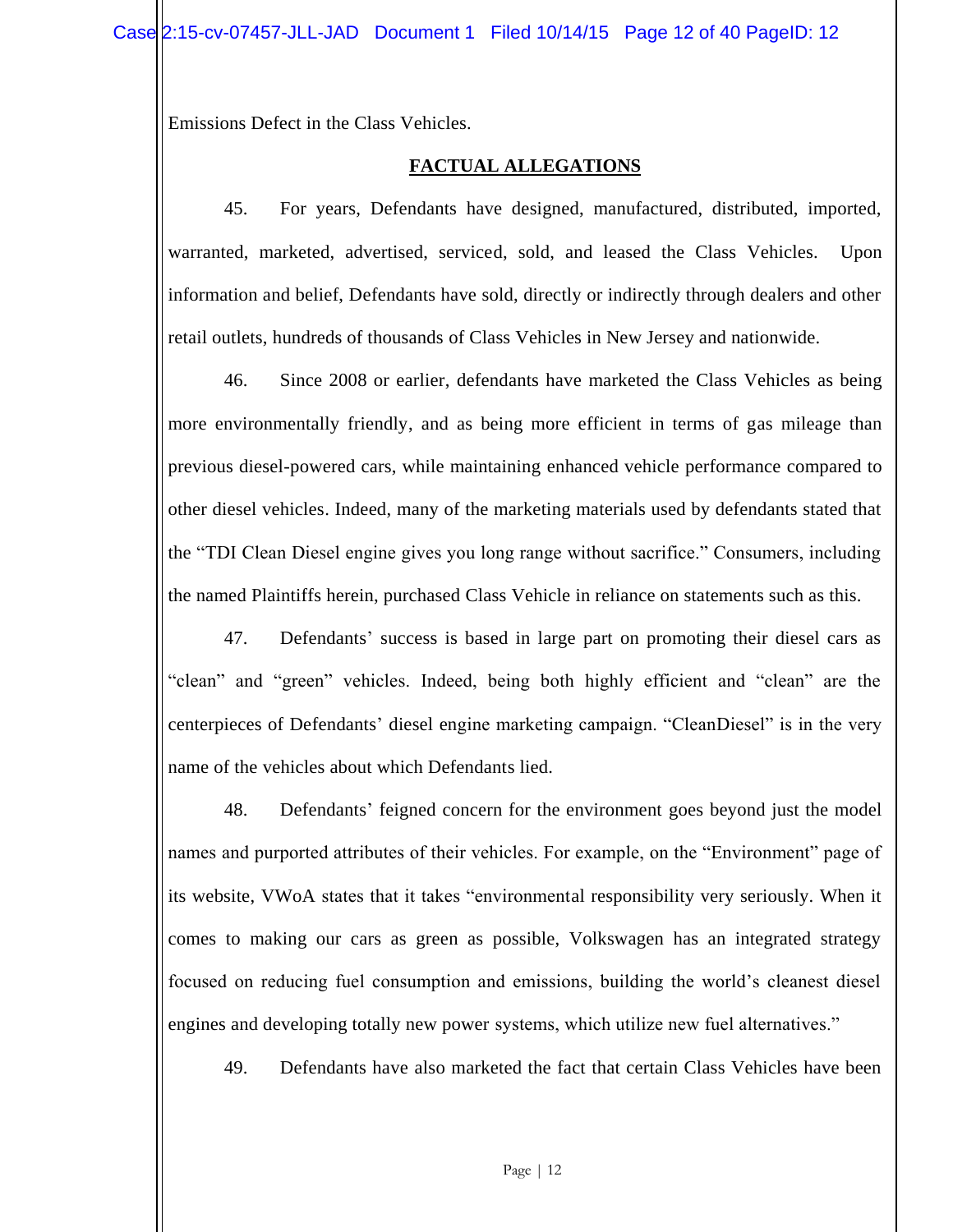recognized as the "Green Car of the Year."

50. Defendants have charged a substantial premium for the Class Vehicles. For example, for the 2015 Volkswagen Jetta, the base S (gas powered) model has a starting MSRP of \$18,780. The base Jetta TDI S, however, has a starting MSRP of \$21,640, a price premium of \$2,860. The CleanDiesel premium for the highest trim Jetta model is substantially higher: The highest level gas Jetta SE has a starting MSRP of \$20,095, while the Jetta TDI SEL MSRP is \$26,410, a \$6,315 premium.

51. Like all automobiles sold for public use in the U.S., the Class Vehicles were and are required under the Clean Air Act, 42 U.S.C. Section 7401, et seq., to be manufactured so that their emissions do not exceed certain standards for pollutants such as carbon monoxide and nitrogen oxide. Nitrogen oxide emissions contribute to nitrogen dioxide, ground-level ozone, and fine particulate matter. Exposure to these pollutants has been linked to serious health issues, including asthma attacks and other respiratory illness serious enough to send people to the hospital.

52. Regulations controlling the amount of pollutants such as nitrogen oxide are promulgated under the authority of the EPA. New cars sold in the United States are required to pass emission tests to ensure that the models as produced are in compliance with regulations. In addition, many states, including the state of California, require periodic testing for pollutants, commonly referred to as "smog" testing. California's smog regulations are administered by the California Air Resources Board ("CARB").

53. Most modern engines, including Defendants' "CleanDiesel" engines, use computerized engine control systems ("ECM") to monitor sensors throughout a car's engine and exhaust systems and control operation of the car's systems to ensure optimal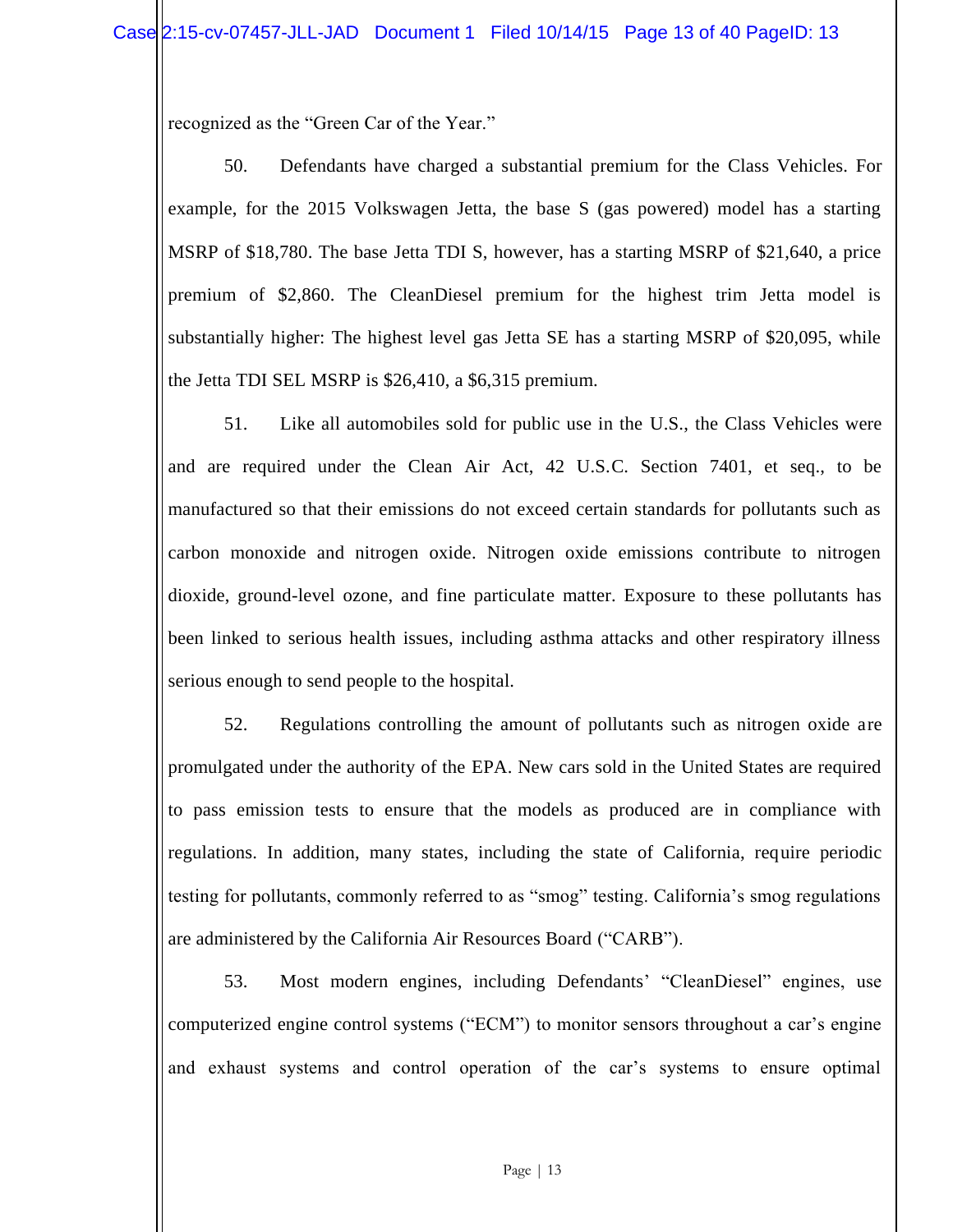performance and efficiency. These functions can include controlling fuel-to-air ratios, valve and ignition timing, and, as in Defendants' "CleanDiesel" engines, operating the engine's turbocharger. The ECM can, for example, ensure that the air-to-fuel mixture is correct based on sensor readings such as throttle position, amount of air flowing into the engine, and engine temperature.

54. These ECMs also receive data from sensors in the car's exhaust system that measure the chemical composition of the car's exhaust. That data provides a measure of the engine's operation and efficiency, and is thus used by the ECM in operating the car's systems to ensure the desired performance and efficiency. Because modern cars include these sophisticated computers and sensors throughout the vehicle, emissions testing systems use a car's existing sensors to measure the presence of pollutants and track compliance with EPA and state emissions standards. Emissions testing stations plug a diagnostic device into the car's on-board diagnostics ("OBD II") port and use the car's exhaust sensors during the testing procedure to measure the substances emitted. Some states, instead of or in addition to an OBD II diagnostic device, use a measurement probe inserted into the car's exhaust pipe to measure the pollutants emitted.

55. Defendants programmed the ECMs in the Class Vehicles to detect when the cars are undergoing emissions testing, and then operates the vehicles's engine and exhaust systems to ensure that emissions comply with EPA standards. When the car is not being emissions-tested the engine control systems operate the vehicle in a manner that does not comply with EPA emissions requirements, but boosts vehicle performance.

56. The EPA accused Defendants of using software to detect when the car is undergoing its periodic State emissions testing. Contrary to the ordinary and expected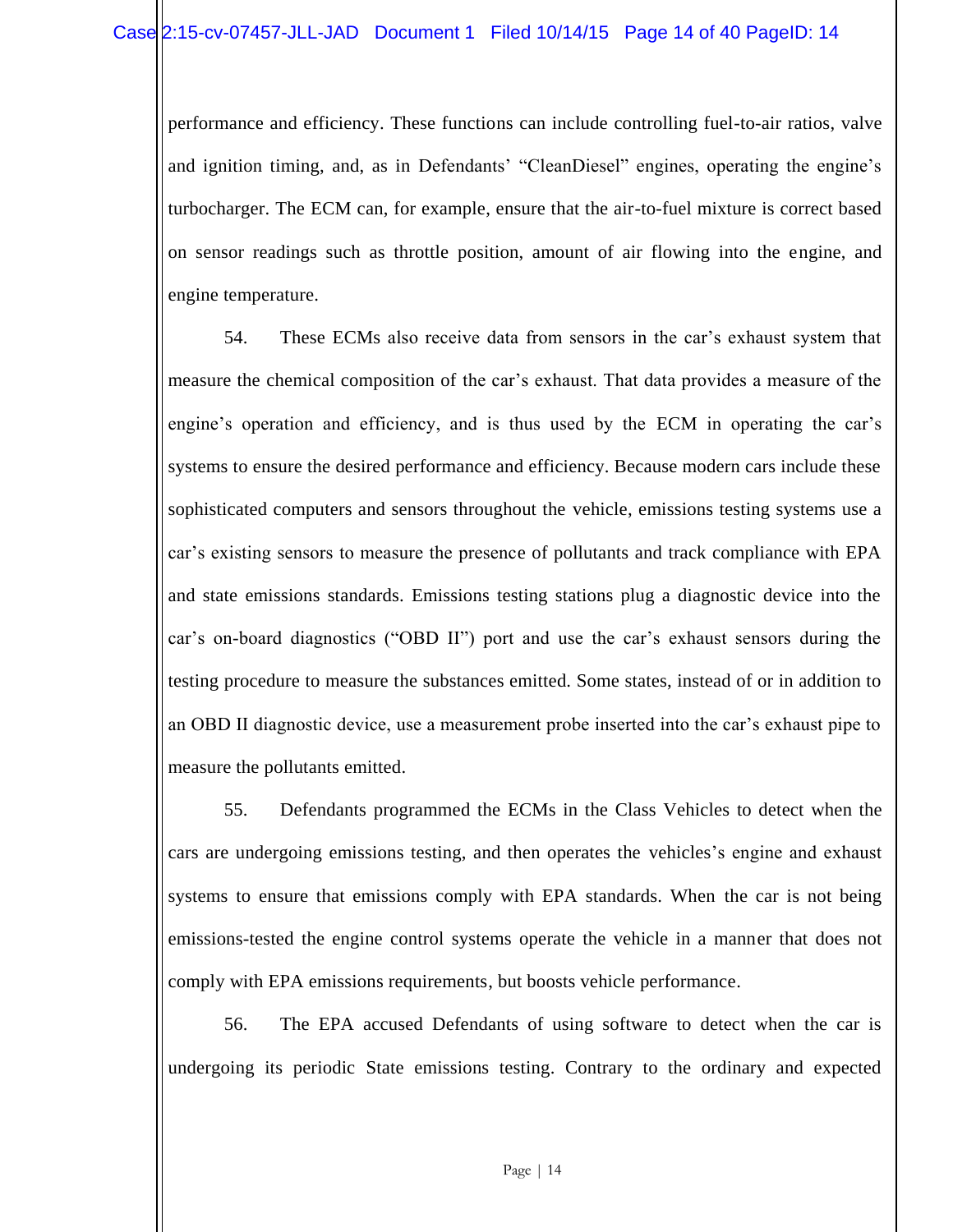operation of emissions controls, which are designed to operate at all times, it is only during such tests that the Class Vehicles' full emissions control systems are turned on. During normal driving situations, the controls are turned off, allowing the cars to expel as much as forty times the amount of pollution as allowed under the Clean Air Act. This software produced and used in the Class Vehicles by defendants is a "defeat device" as defined by the Clean Air Act.

57. EPA officials issued VWoA a notice of violation and said VWoA had admitted to the use of a defeat device.

58. The pollutants that were artificially reduced by the defeat device are linked to a range of health problems, including asthma attacks, other respiratory diseases and premature death. Exposure to ozone and particulate matter has been associated with premature death due to respiratory and cardiovascular related effects. Children, the elderly, and people with pre-existing respiratory illnesses are at acute risk of adverse health effects from these pollutants.

59. The state of California has issued a separate notice of violation to Defendants. Upon information and belief, California, the EPA, the Justice Department and other governmental entities are working together on an investigation of the allegations.

60. The Clean Air Act requires vehicle manufacturers to certify to the EPA that the vehicles sold in the United States meet applicable federal emissions standards to control air pollution. Every vehicle sold in the United States must be covered by an EPA issued certificate of conformity. Under federal law, cars equipped with defeat devices, which reduce the effectiveness of emissions control system during normal driving conditions, cannot be certified. By manufacturing and selling cars with defeat devices that allowed for higher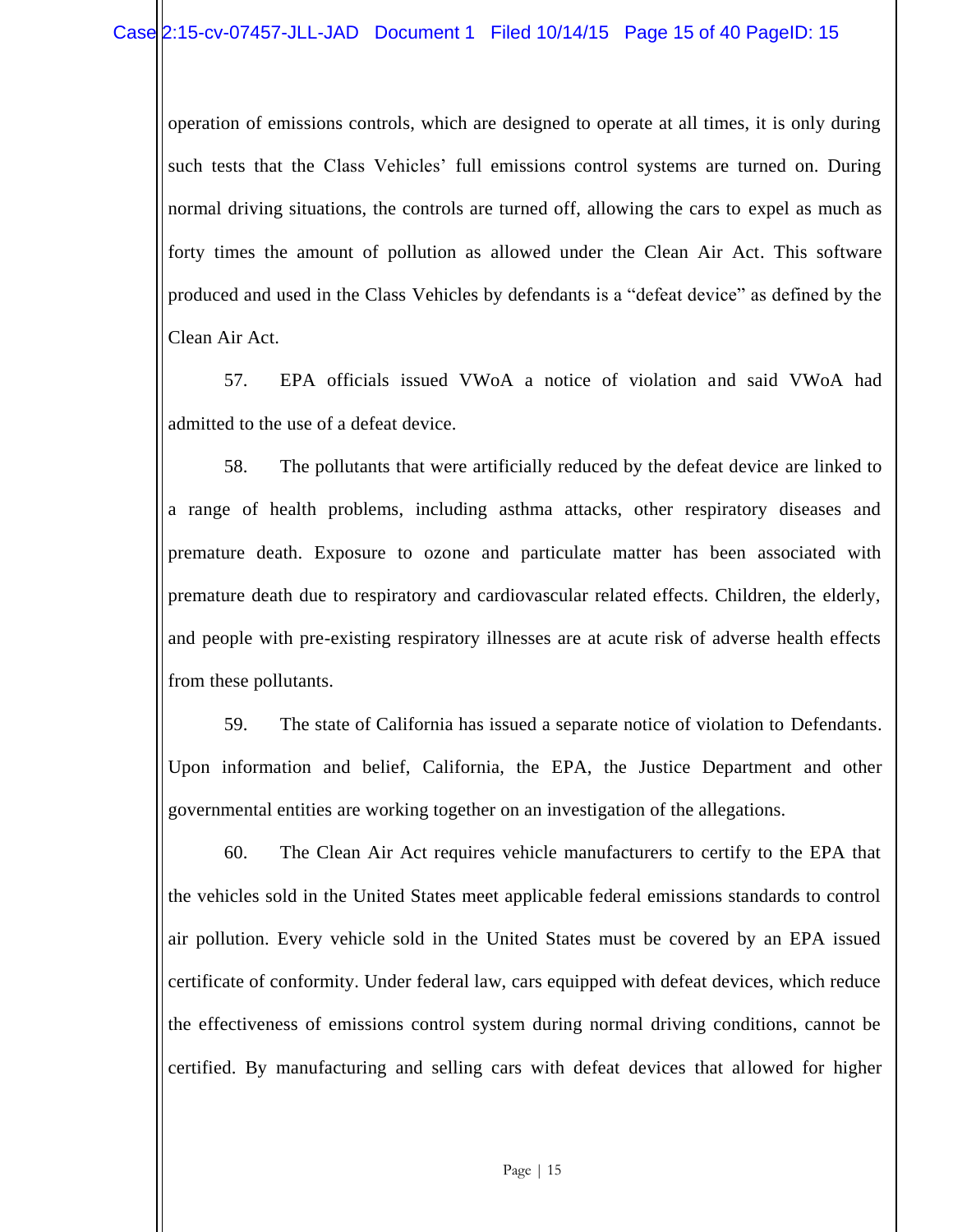levels of emissions that were certified to EPA, defendants violated the Clean Air Act, defrauded its customers, and engaged in unfair competition under state and federal law.

61. VWoA has been ordered by the EPA to recall the Class Vehicles and repair them so that they comply with EPA emissions requirements at all times during normal operation. However, Defendants will not be able to make the Class Vehicles comply with emissions standards without substantially degrading their performance characteristics, including their horsepower and their fuel efficiency.

62. As a result, even if Defendants are able to render the Class Vehicles EPAcompliant, Class Members will nonetheless suffer actual harm and damages because their vehicles will no longer perform as they did when purchased and as advertised. This will necessarily result in a diminution in value of every Class Vehicle.

63. As a result of Defendants' unfair, deceptive, and/or fraudulent business practices, and its failure to disclose Emissions Defect, owners and/or lessees of the Class Vehicles have suffered losses in money and/or property. Had Plaintiffs and Class members known of the Emissions Defect at the time they purchased or leased their Class Vehicles, they would not have purchased or leased those vehicles, or would have paid substantially less for the vehicles than they did. Moreover, the Class Vehicles will necessarily be worth less in the marketplace because of the Emissions Defect.

64. Plaintiffs bring this action individually and on behalf of all other current and former owners or lessees of Class Vehicles. Plaintiffs seek damages, injunctive relief, and equitable relief for the conduct of Defendants related to the Emissions Defect, as alleged in this complaint.

# **CLASS ACTION ALLEGATIONS**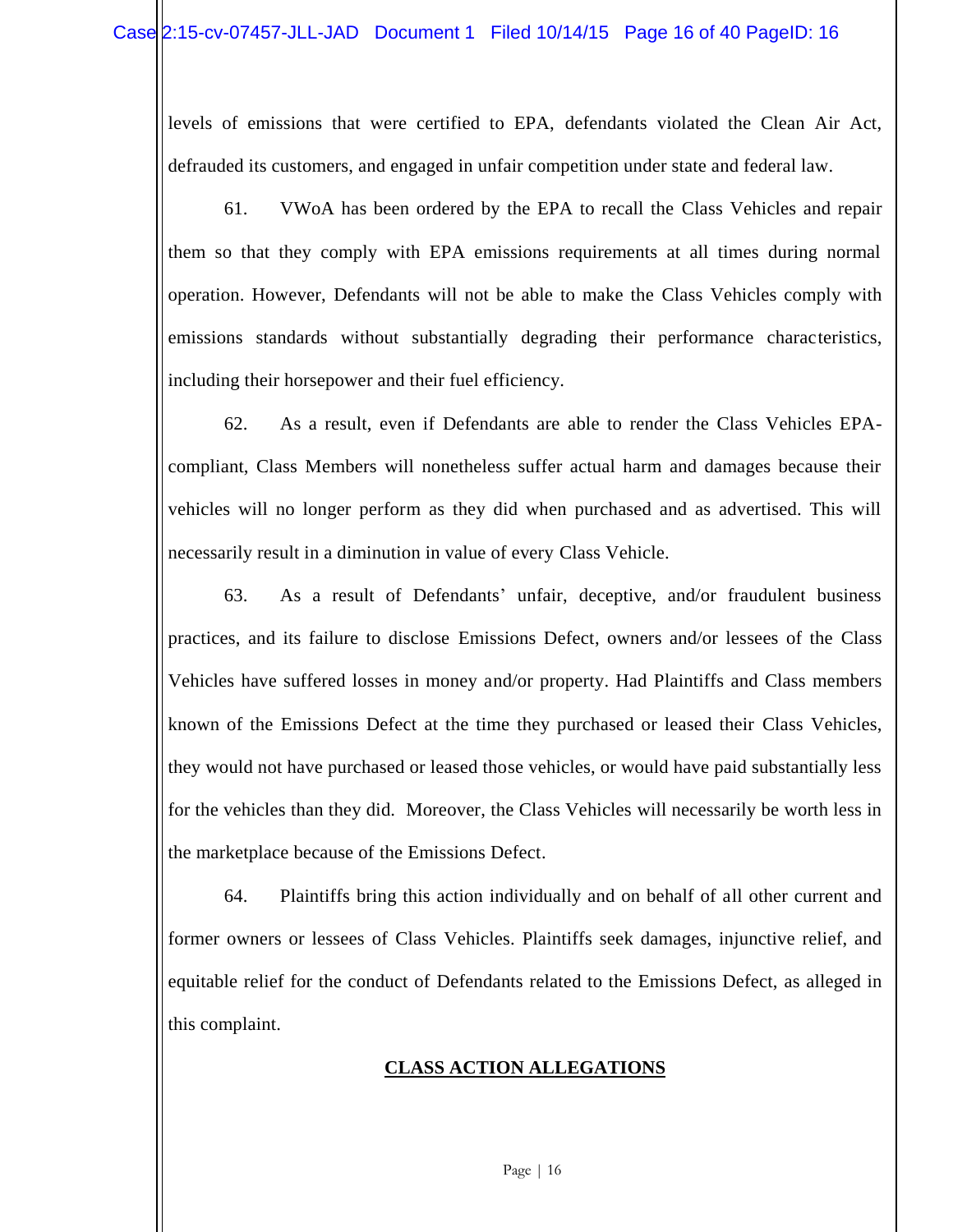65. Plaintiffs bring this lawsuit as a class action individually and all others similarly situated as members of the proposed classes pursuant to Federal Rules of Civil Procedure 23(a) and  $(b)(3)$  and/or  $(b)(2)$ . This action satisfies the numerosity, commonality, typicality, adequacy, predominance, and superiority requirements of those provisions.

66. The Class and Sub-Classes are defined as:

Nationwide Class: All current and former owners or lessees of the Class Vehicles who purchased or leased a Class Vehicle in the United States.

California Sub-Class: All Members of the Nationwide Class who purchased or leased the subject vehicles in the state of California.

Maryland Sub-Class: All Members of the Nationwide Class who purchased or leased the subject vehicles in the state of Maryland.

Pennsylvania Sub-Class: All Members of the Nationwide Class who purchased or leased a Class Vehicle in the state of Pennsylvania.

Texas Sub-Class: All Members of the Nationwide Class who purchased or leased the subject vehicles in the state of Texas.

67. Excluded from the Class and Sub-Class are: (1) Defendants, any entity or division in which Defendants have a controlling interest, and their legal representatives, officers, directors, assigns, and successors; (2) the Judge to whom this case is assigned and the Judge's staff; and (3) those persons who have suffered personal injuries as a result of the facts alleged herein. Plaintiffs reserve the right to amend the Class and Sub-Class definitions if discovery and further investigation reveal that the Class and Sub-Class should be expanded or otherwise modified.

68. Numerosity: Although the exact number of Class Members is uncertain and can only be ascertained through appropriate discovery, the number is great enough such that joinder is impracticable. The disposition of the claims of these Class Members in a single action will provide substantial benefits to all parties and to the Court. The Members of the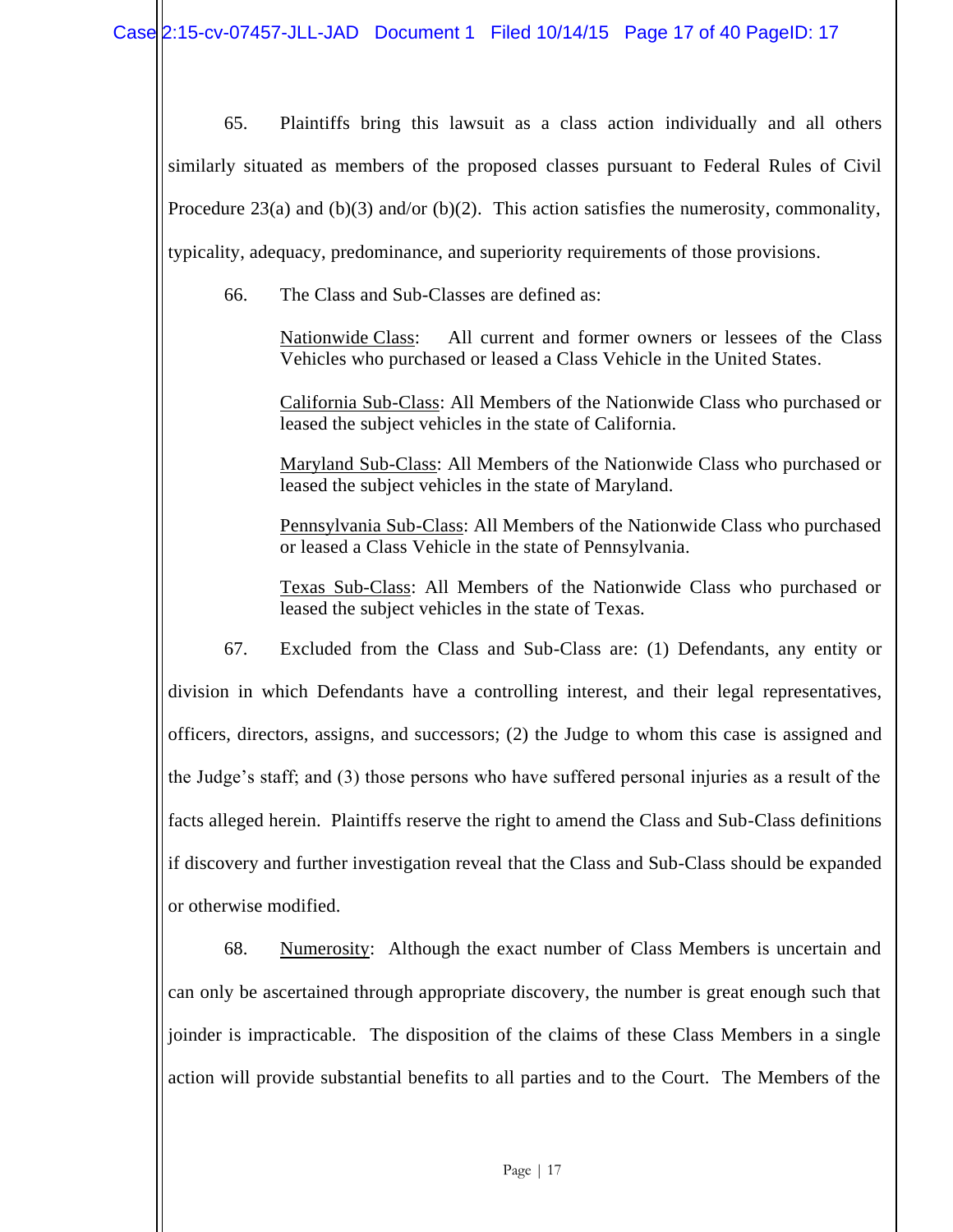Class are readily identifiable from information and records in defendants' possession, custody, or control, as well as from records kept by the Departments of Motor Vehicles throughout the country.

69. Typicality: The claims of the representative Plaintiffs are typical of the claims of the Class in that the representative Plaintiffs, like all Class Members, purchased and/or leased a Class Vehicle with the Emissions Defect. The representative Plaintiffs, like all Class Members, have been damaged by Defendants' misconduct in that they purchased vehicles that are substantially less environmentally-friendly than they thought and when their vehicle are brought into EPA-compliance, they will have substantially less performance. Furthermore, the factual bases of Defendants' misconduct are common to all Class Members and represent a common thread of fraudulent, deliberate, and negligent misconduct resulting in injury to all Class Members.

70. Commonality: There are numerous questions of law and fact common to Plaintiffs and the Class which predominate over any questions affecting only individual Class Members. These common legal and factual issues include the following:

- a. Whether Defendants fraudulently concealed from and/or failed to disclose to the Plaintiffs and Class Members the Emissions Defect;
- b. Whether Defendants' conduct in selling and marketing the Class Vehicles with the Emissions Defect was negligent, wanton, or willful;
- c. Whether Defendants breached their express warranty to Plaintiffs and Class Members;
- d. Whether Defendants breached their implied warranty to Plaintiffs and Class Members;
- e. Whether the performance of the Class Vehicles is not as advertised and/or promoted by Defendants;
- f. Whether the Plaintiffs and the Class Members are entitled to damages and the amount of such damages; and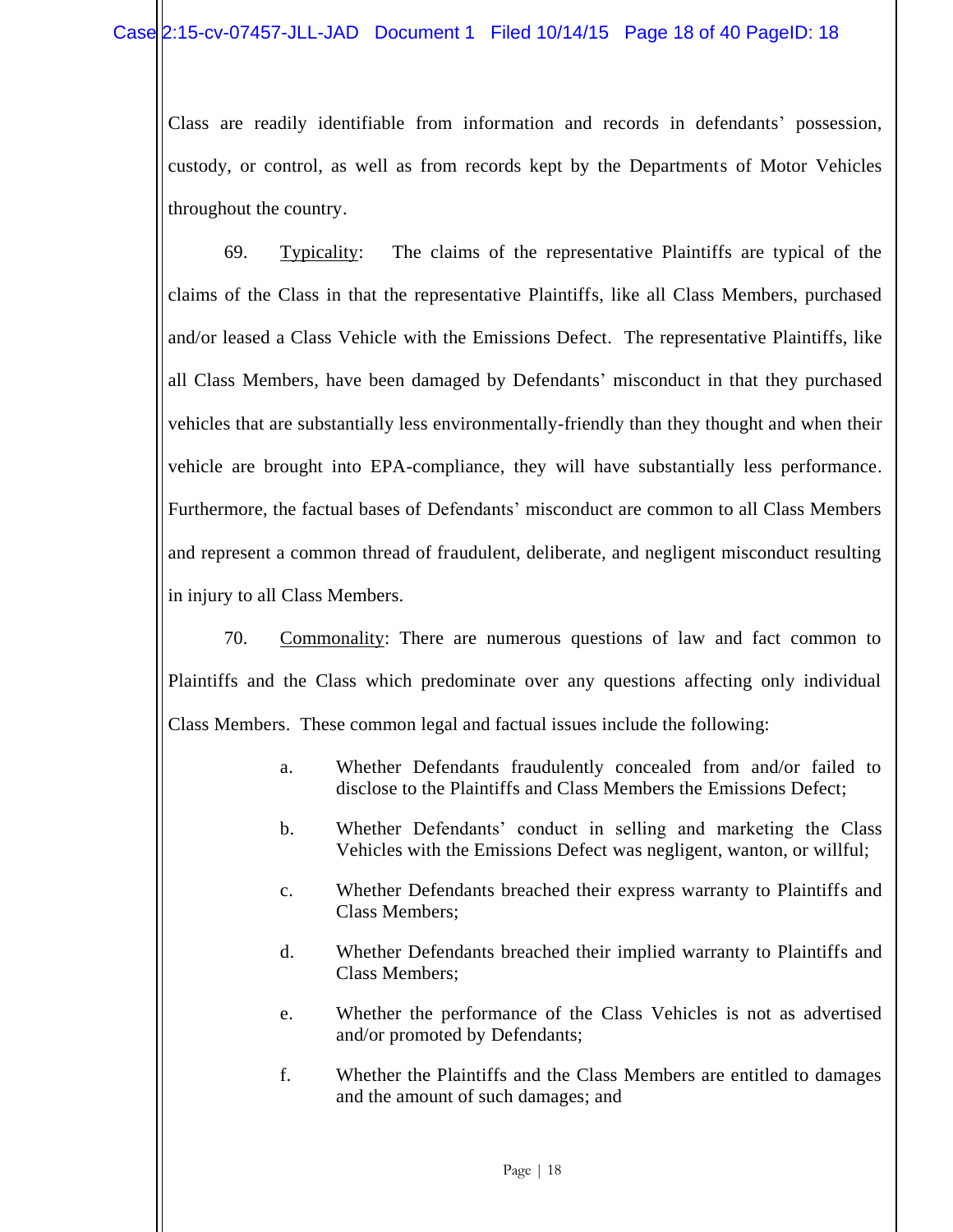g. Whether the Plaintiffs and the Class Members are threatened with irreparable harm and whether they are entitled to injunctive and/or other equitable relief, including requiring Defendants to reimburse the Class, repurchase and/or replace the Class Vehicles.

71. Adequate Representation: Plaintiffs will fairly and adequately protect the interests of the members of the Class. Plaintiffs have retained attorneys experienced in the prosecution of class actions, including consumer and product defect class actions, and Plaintiffs intend to prosecute this action vigorously

72. Predominance and Superiority: Plaintiffs and the other Class Members have all suffered and will continue to suffer harm and damages as a result of Defendants' unlawful and wrongful conduct. A class action is superior to other available methods for the fair and efficient adjudication of the controversy. Absent a class action, most Class Members would likely find the cost of litigating their claims prohibitively high and would therefore have no effective remedy at law. Because of the relatively small size of the individual Class Members' claims, it is likely that only a few Class Members could afford to seek legal redress for Defendants' misconduct. Absent a class action, Class Members will continue to incur damages, and Defendants' misconduct will continue without remedy. Class treatment of common questions of law and fact would also be superior method to multiple individual actions or piecemeal litigation in that class treatment will conserve the resources of the courts and the litigants, and will promote consistency and efficiency of adjudication.

# **VIOLATIONS ALLEGED**

## **COUNT I BREACH OF EXPRESS WARRANTY (On Behalf of the Nationwide Class or, alternatively, the Sub-Classes)**

73. Plaintiffs and the Classes incorporate by reference each preceding and succeeding paragraph as though fully set forth at length herein.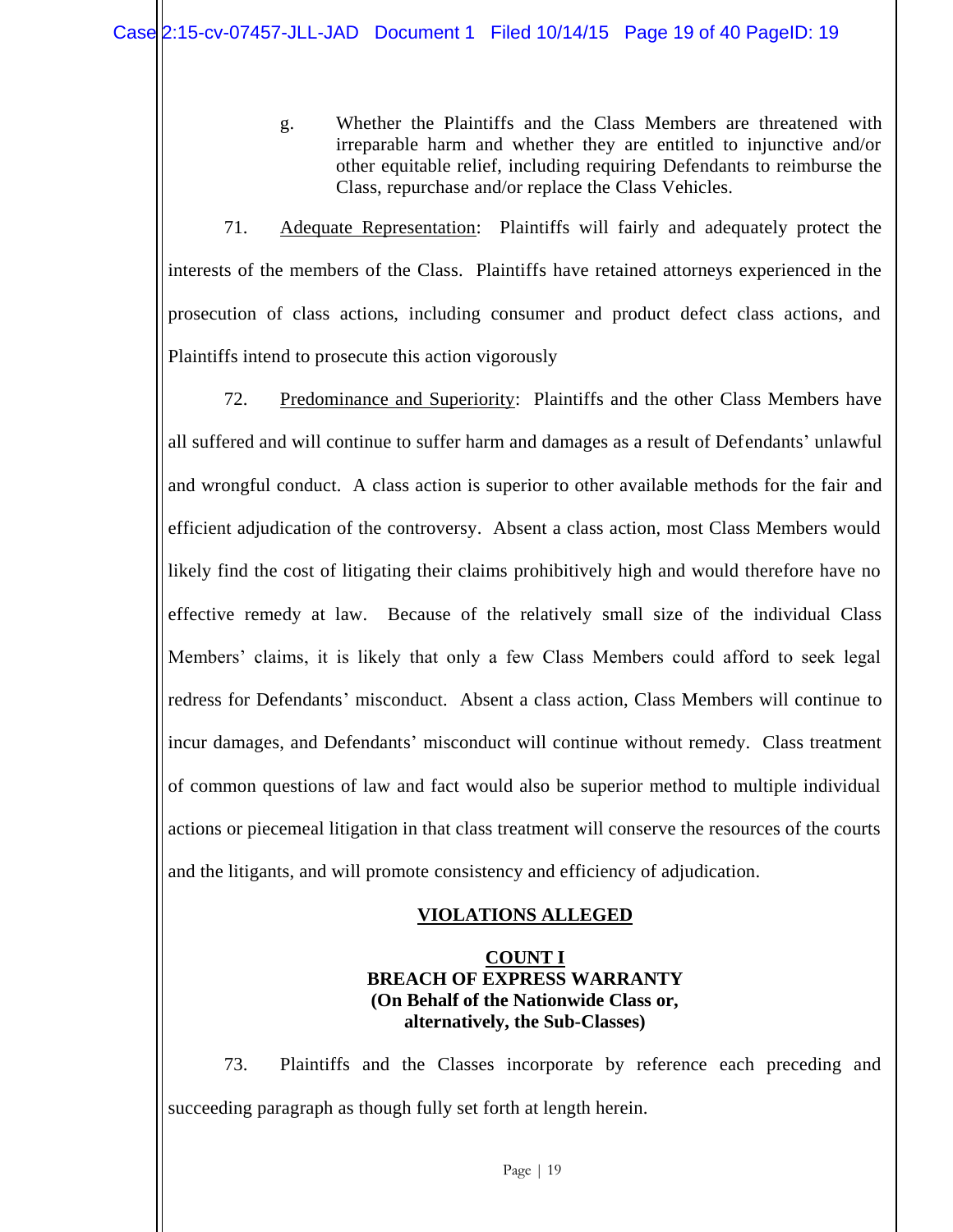74. This cause of action is brought against Defendant VWoA only.

75. VWoA expressly warranted that the Class Vehicles were fuel efficient and low emission vehicles and, at a minimum, complied with all EPA emission requirements. VWoA also expressly warranted that it would repair and/or replace defects in material and/or workmanship that manifested during the warranty period free of charge.

76. VWoA breached this warranty by selling to Plaintiffs and Class members the Class Vehicles with the Emissions Defect and which do not comply with EPA standards.

77. VWoA further breached this warranty by failing to repair and/or replace Plaintiffs' and other Class Members' defective vehicles when Defendants' fraud was exposed during the Warranty period.

78. VWoA has known of the Emissions Defect at least as early as 2008 and continues to have knowledge of its fraudulent conduct and breaches of its express warranty, yet has intentionally failed to notify Plaintiffs and members of the Class.

79. This intended failure to disclose known defect(s) is malicious, and was carried out with willful and wanton disregard for the rights and economic interests of Plaintiffs and the Class.

80. As a result of the VWoA's actions, Plaintiffs and Class members have suffered economic damages including but not limited to costly repairs, loss of vehicle use, substantial loss in value and resale value of the vehicles, and other related damage.

81. Defendants' breach of this warranty caused damages to Plaintiffs and the Class.

82. Defendants' attempt to disclaim or limit these express warranties vis-à-vis consumers is unconscionable and unenforceable under the circumstances here. Specifically,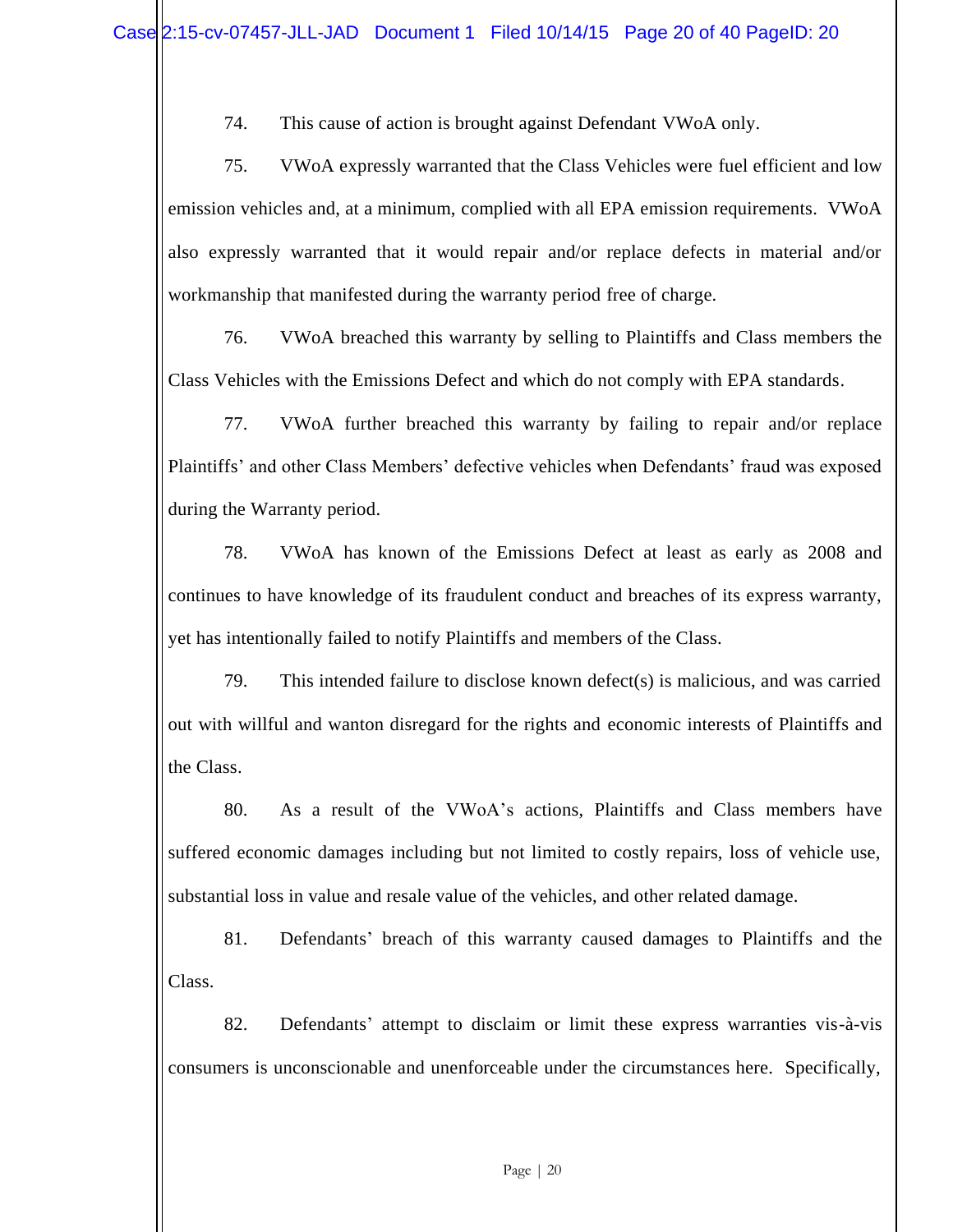Defendants' warranty limitation is unenforceable because they knowingly sold a defective product without informing consumers about the defect.

83. The time limits contained in Defendants' warranty period were also unconscionable and inadequate to protect Plaintiffs and members of the Class. Among other things, Plaintiffs and Class members had no meaningful choice in determining these time limitations, the terms of which unreasonably favored Defendants. A gross disparity in bargaining power existed between VWoA and class members, and VWoA knew or should have known that the Class Vehicles were defective at the time of sale.

84. Plaintiffs and class members have complied with all obligations under the Warranty, or otherwise have been excused from performance of said obligations as a result of Defendants' conduct described herein.

## **COUNT II BREACH OF WRITTEN WARRANTY UNDER THE MAGNUSON MOSS WARRANTY ACT, 15 U.S.C. § 2301** *ET SEQ.* **(On Behalf of the Nationwide Class or, alternatively, the Sub-Classes)**

85. Plaintiffs and the Classes incorporate by reference each preceding and succeeding paragraph as though fully set forth at length herein.

86. This cause of action is brought against Defendant VWoA only.

87. Plaintiffs and the other Class members are "consumers" within the meaning of

the Magnuson-Moss Warranty Act, 15 U.S.C. § 2301(3).

88. VWoA is a "supplier" and "warrantor" within the meaning of sections  $2301(4)-(5)$ .

89. The Class Vehicles are "consumer products" within the meaning of section  $2301(1)$ .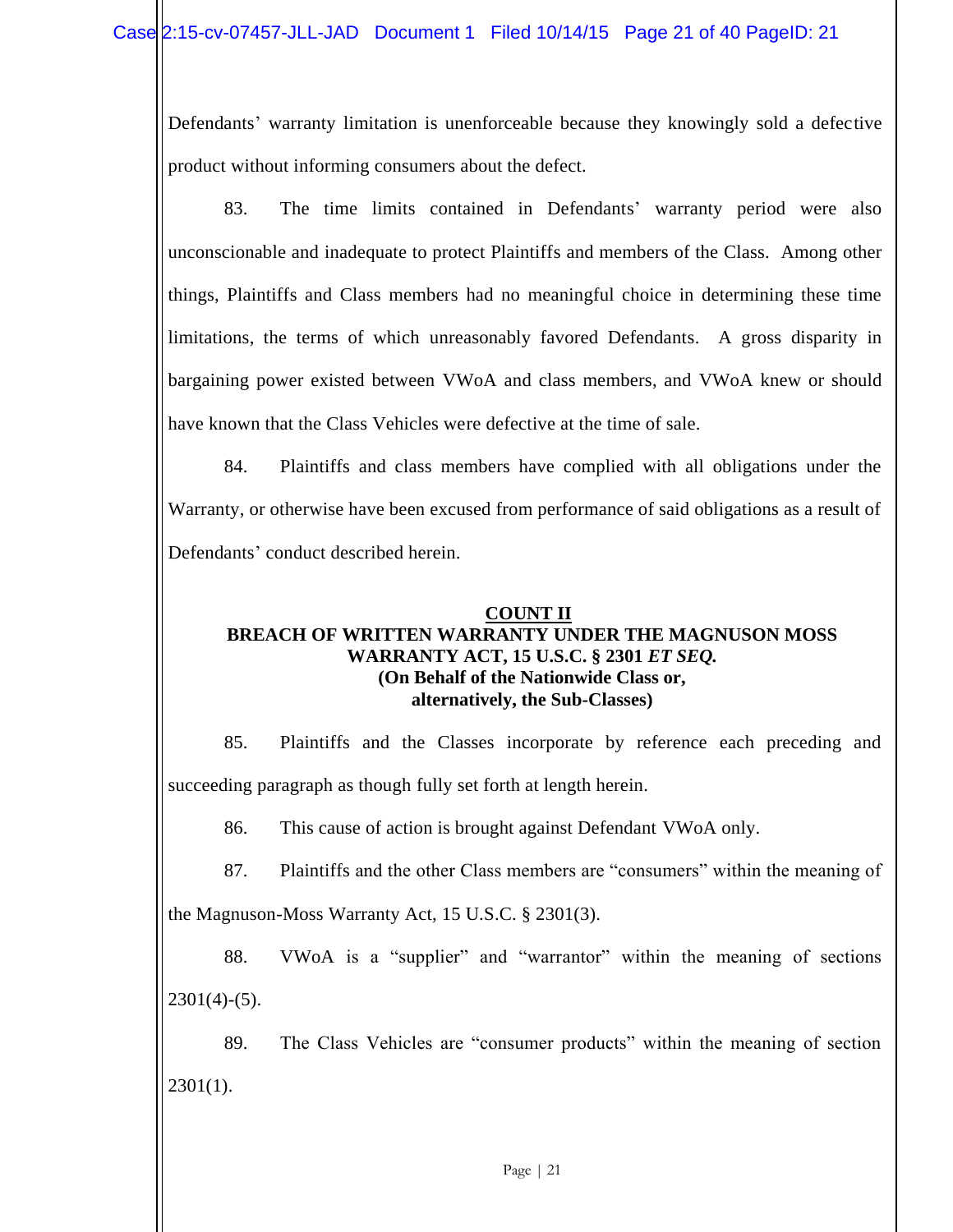90. VWoA's express warranty is a "written warranty" within the meaning of section 2301(6).

- 91. VWoA breached the express warranty by:
	- a. Extending a New Vehicle Limited Warranty with the purchase or lease of the Class Vehicles, thereby warranting to repair or replace any part defective in material or workmanship at no cost to the owner or lessee;
	- b. Selling and leasing Class Vehicles with the Emissions Defect thereby rendering the entire vehicle defective in material and workmanship, requiring repair or replacement within the warranty period; and
	- c. Refusing to honor the express warranty by repairing or replacing, free of charge, the engine and emission system or any of its component parts and instead charging for repair and replacement parts.

92. VWoA's breach of the express warranty has deprived the Plaintiffs and the other class members of the benefit of their bargain.

93. The amount in controversy of the Plaintiffs' individual claims meet or exceeds the sum or value of \$25,000. In addition, the amount in controversy meets or exceeds the sum or value of \$50,000 (exclusive of interests and costs) computed on the basis of all claims to be determined in this suit.

94. VWoA has been afforded a reasonable opportunity to cure its breach of written warranty.

95. As a direct and proximate cause of VWoA's breach of written warranty, Plaintiffs and class members sustained damages and other losses in an amount to be determined at trial. VWoA's conduct damaged Plaintiffs and class members, who are entitled to recover actual damages, consequential damages, specific performance, diminution in value, costs, attorneys' fees, rescission, and/or other relief as appropriate.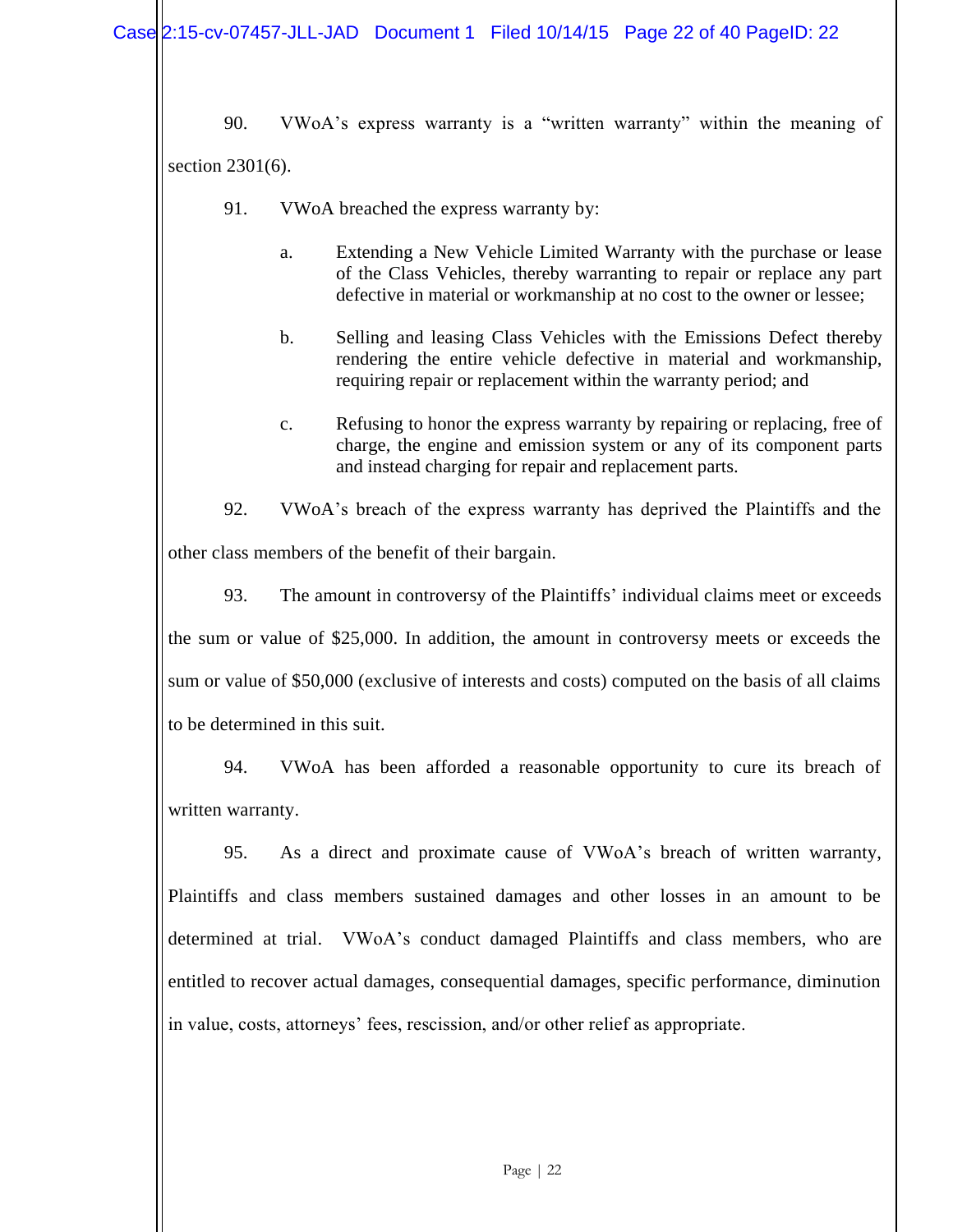### **COUNT III BREACH OF THE IMPLIED WARRANTY OF MERCHANTABILITY (On Behalf of the Nationwide Class or, alternatively, the Sub-Classes)**

96. Plaintiffs and the Classes incorporate by reference each preceding and succeeding paragraph as though fully set forth at length herein.

97. Defendants are a "merchants" as defined under the Uniform Commercial Code ("UCC").

98. The Class Vehicles are "goods" as defined under the UCC.

99. Defendants impliedly warranted that the Class Vehicles were of a merchantable quality.

100. Defendants breached the implied warranty of merchantability, as the Class Vehicles were not of a merchantable quality due to Emissions Defect, caused by the defeat device surreptitiously installed on the Class Vehicles.

101. As a direct and proximate result of the breach of said warranties, Plaintiffs and the Class were injured, and are entitled to damages.

102. Defendants' attempt to disclaim or limit the implied warranty of merchantability vis-à-vis consumers is unconscionable and unenforceable here. Specifically, Defendants' warranty limitation is unenforceable because they knowingly sold the Class Vehicles without informing consumers about the Emissions Defect.

103. The time limits contained in Defendants' warranty period were also unconscionable and inadequate to protect Plaintiffs and members of the Class. Among other things, Plaintiffs and members of the Class had no meaningful choice in determining these time limitations, the terms of which unreasonably favored Defendants. A gross disparity in bargaining power existed between Defendants and the Class, and Defendants knew or should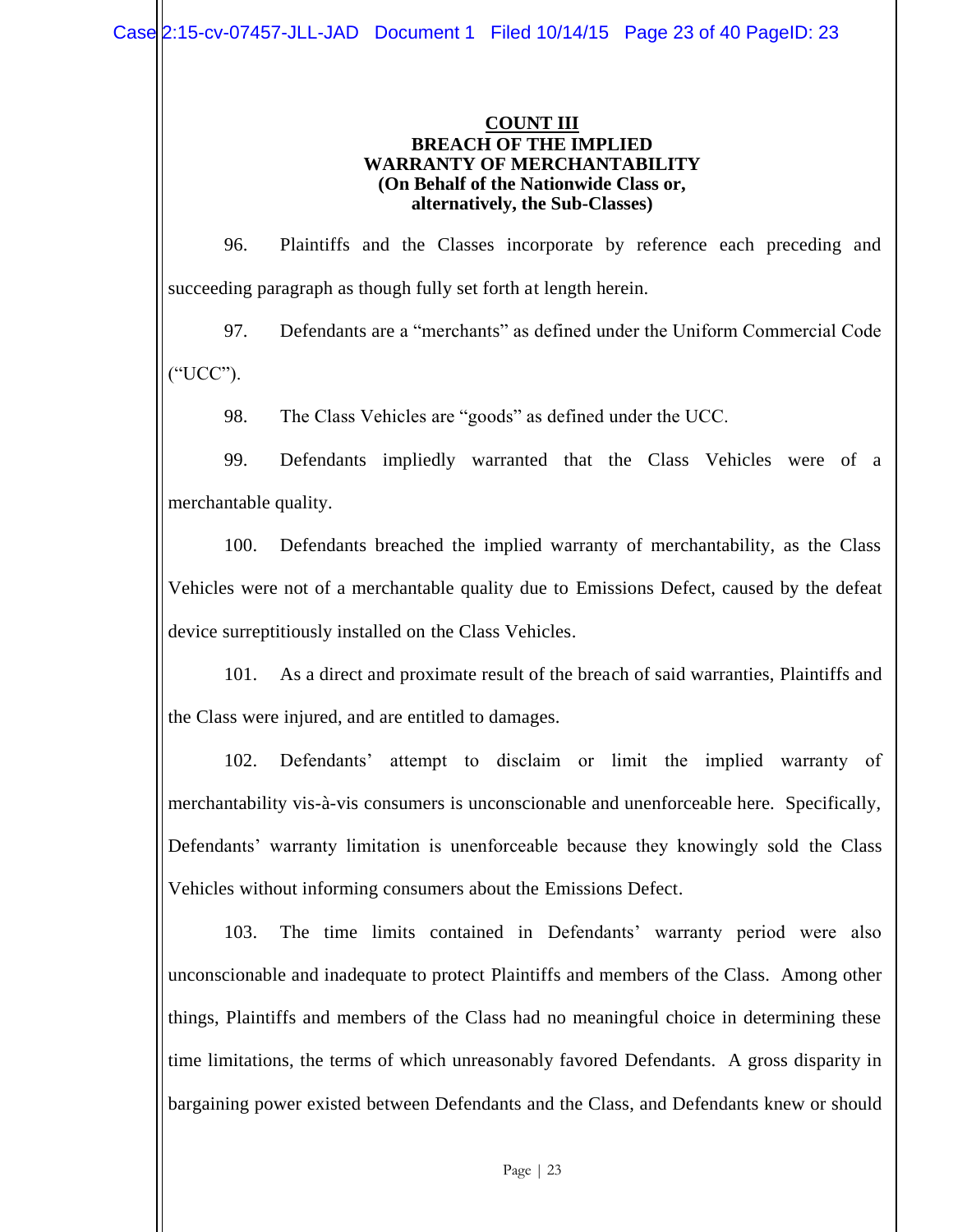have known that the Class Vehicles were defective at the time of sale.

104. Plaintiffs and class members have complied with all obligations under the warranty, or otherwise have been excused from performance of said obligations as a result of defendants' conduct described herein.

#### **COUNT IV VIOLATION OF THE NEW JERSEY CONSUMER FRAUD ACT (On Behalf of the Nationwide Class)**

105. Plaintiffs and the Nationwide Class incorporate by reference each preceding and succeeding paragraph as though fully set forth at length herein.

106. The New Jersey Consumer Fraud Act ("NJCFA") protects consumers against "any unconscionable commercial practice, deception, fraud, false pretense, false promise, misrepresentation, or the knowing, concealment, suppression, or omission of any material fact with intent that others rely upon such concealment, suppression or omission, in connection with the sale or advertisement of any merchandise . . . ." N.J.S.A. 56:8-2.

107. Plaintiffs and class members are consumers who purchased and/or leased Class Vehicles for personal, family, or household use.

108. Defendants engaged in unlawful conduct, made affirmative misrepresentations and material omissions, or otherwise violated the NJCFA.

109. Defendants also engaged in unlawful conduct in violation of the NJCFA by making knowing and intentional omissions. Defendants purposefully and knowingly failed to disclose the Emissions Defect in the Class Vehicles in order to secure the sale of these vehicles at a premium price and also to mislead owners during the limited warranty period to avoid having to perform their contractual duties under the warranty.

110. Defendants did not fully and truthfully disclose to its customers the true nature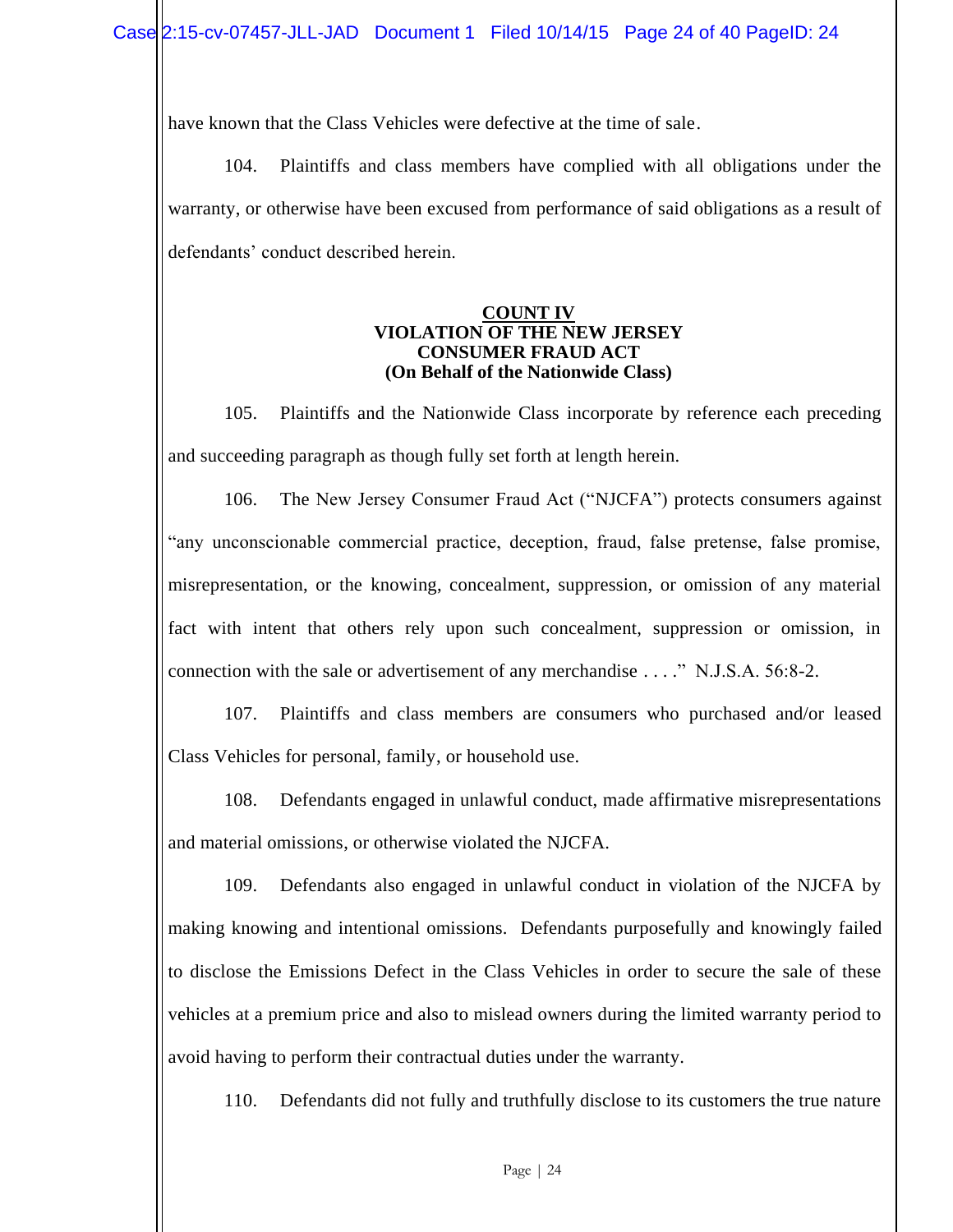the Class Vehicles, which was not readily discoverable until years later, sometimes after the warranty has expired.

111. Defendants intended that Plaintiffs and all class members rely on the acts of concealment and omissions, so that they would lease and/or purchase the Class Vehicles and not have the defects remedied under warranty.

112. As a result of Defendants' conduct, Plaintiffs and class members have suffered an ascertainable loss, including an ascertainable loss by receiving less than what was promised.

113. A causal relationship exists between Defendants' unlawful conduct and the ascertainable losses suffered by Plaintiffs and the class members. Had the presence of the Emissions Defect in the Class Vehicles been disclosed, consumers would not have purchased them, would have paid less for the Class Vehicles had they decided to purchase them, or would have presented their vehicles for repair of the Emissions Defect under warranty.

## **COUNT V Violation of California's Consumer Legal Remedies Act, California Civil Code section 1750** *et seq***. (On Behalf of the California Sub-Class)**

114. Plaintiffs hereby incorporate by reference the allegations contained in the preceding paragraphs of this Complaint.

115. Plaintiff Martin brings this cause of action against Defendants on behalf of himself and on behalf of the members of the California Sub-Class.

116. Defendants are "person" as defined by California Civil Code § 1761(c).

117. Plaintiff and Class Members are "consumers" within the meaning of California Civil Code § 1761(d).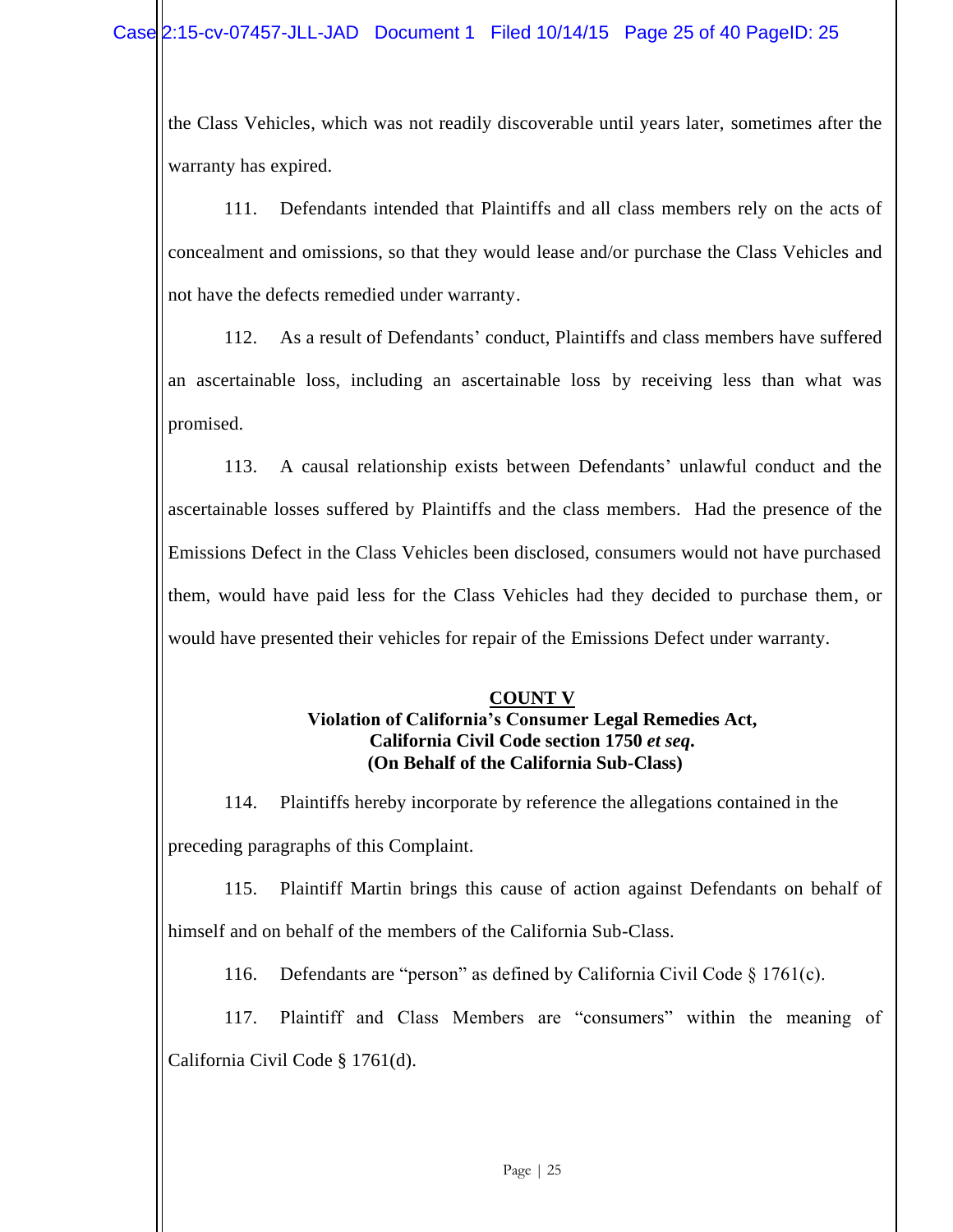118. By failing to disclose and concealing the Emissions Defect from Plaintiff and prospective Class Members, Defendants violated California Civil Code § 1770(a), as they represented that their Class Vehicles and their diesel engines had characteristics and benefits that they do not have, and represented that their Class Vehicles and their diesel engines were of a particular standard, quality, or grade when they were of another. *See* Cal. Civ. Code §§  $1770(a)(5) & (7)$ .

119. Defendants' unfair and deceptive acts or practices occurred repeatedly in Defendants' trade or business, were capable of deceiving a substantial portion of the purchasing public, and imposed a serious safety risk on the public.

120. Defendants knew that the Class Vehicles and their diesel engines suffered from an inherent defect, were defectively designed or manufactured and were not suitable for their intended use.

121. Defendants was under a duty to Plaintiff and the other Class Members to disclose the Emissions Defect and/or the associated repair costs:

- a) Defendants were in a superior position to know the true state of facts about the Emissions Defect in the Class Vehicles;
- b) Plaintiff and the other Class Members could not reasonably have been expected to learn or discover the Emissions Defect until after they purchased the Class Vehicles; and
- c) Defendants knew that Plaintiff and the other Class Members could not reasonably have been expected to learn about or discover the Emissions Defect.
- 122. In failing to disclose the Emissions Defect, Defendants have knowingly and

intentionally concealed material facts and breached its duty not to do so.

123. The facts concealed or not disclosed by Defendants to Plaintiff and the other

Class Members are material in that a reasonable person would have considered them to be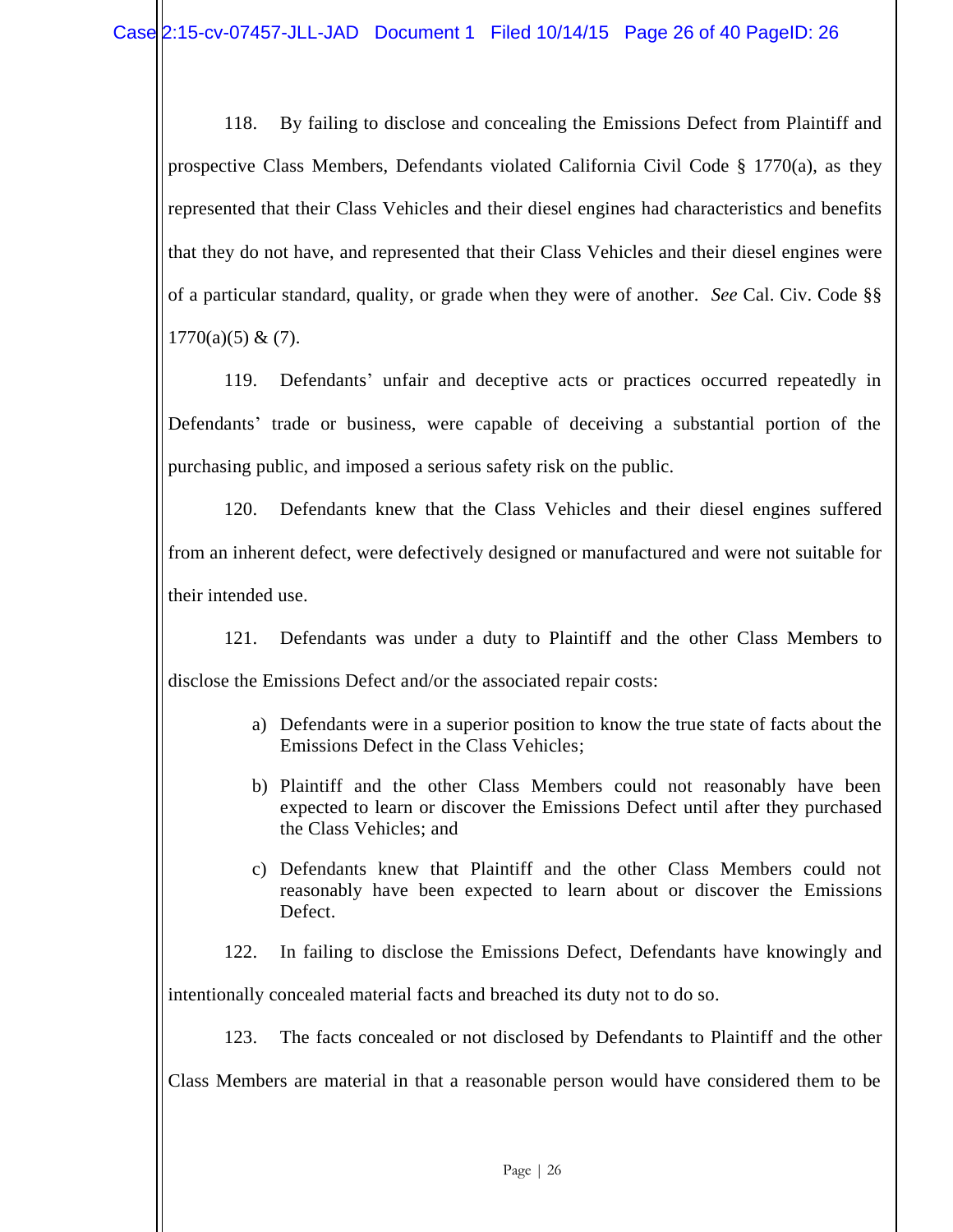important in deciding whether or not to purchase Defendants' Class Vehicles, or to pay less for them. Had Plaintiff and the other Class Members known that the Class Vehicles' contained the Emissions Defect, they would not have purchased the Class Vehicles or would have paid less for them.

124. Plaintiff and the other Class Members are reasonable consumers who do not expect their convertible tops to fail to open or close properly. Plaintiff and the other Class Members further expect and assume that Defendants will not sell or lease vehicles with known safety defects, such as the Emissions Defect.

125. As a direct and proximate result of Defendants' unfair or deceptive acts or practices, Plaintiff and the other Class Members have suffered and will continue to suffer actual damages.

126. Plaintiff and the Class are entitled to equitable relief.

127. Plaintiff provided Defendants with notice of its alleged violations of the CLRA pursuant to California Civil Code § 1782(a). If, within 30 days, Defendants fail to provide appropriate relief for their violations of the CLRA, Plaintiff will amend this Complaint to seek monetary, compensatory, and punitive damages, in addition to the injunctive and equitable relief that he seeks now.

## **COUNT VI Violation of California Business & Professions Code § 17200,** *et seq.* **(On Behalf of the California Sub-Class)**

128. Plaintiffs hereby incorporate by reference the allegations contained in the preceding paragraphs of this Complaint.

129. Plaintiff Martin brings this cause of action against Defendant on behalf of himself on behalf of the California Sub-Class.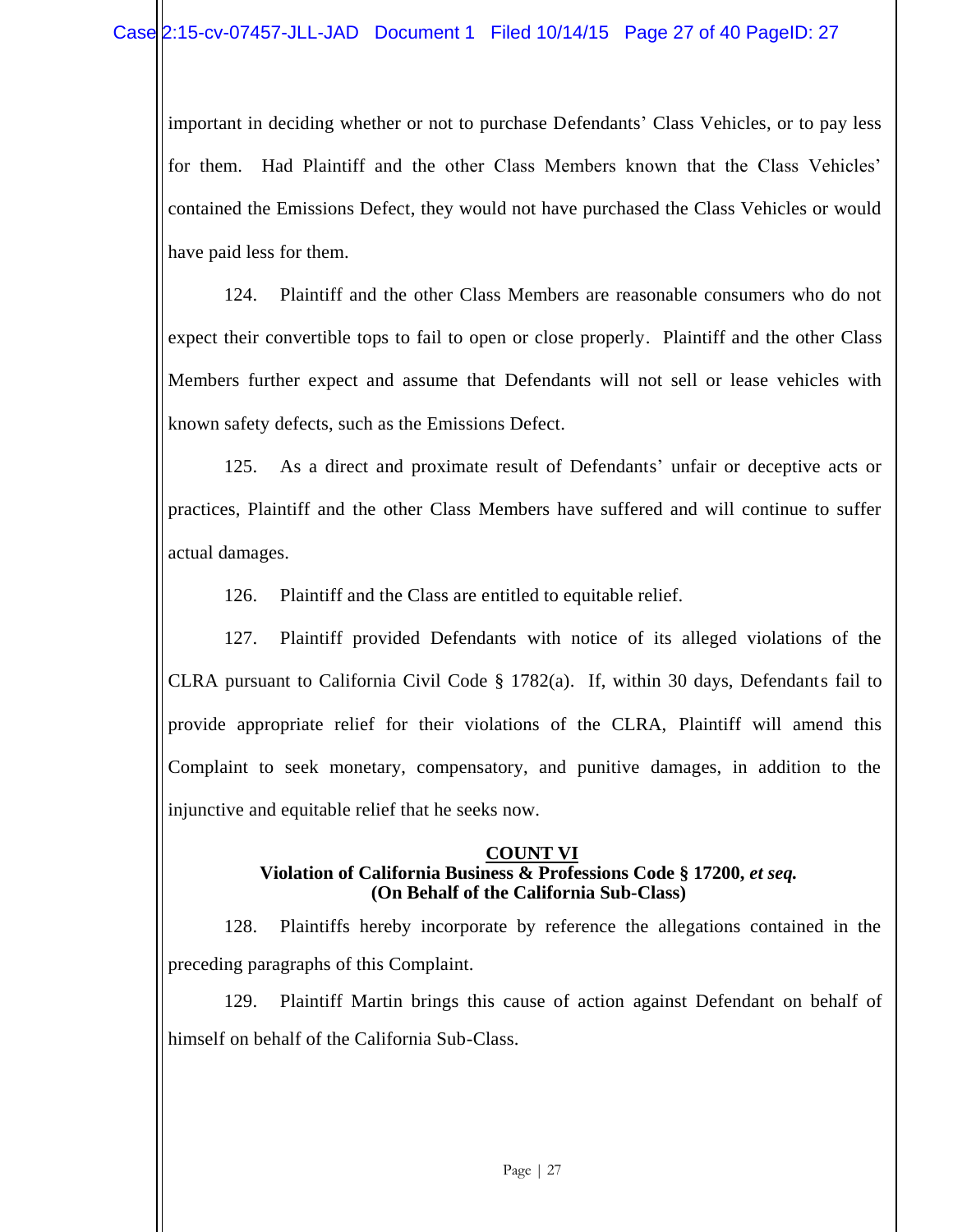130. California Business & Professions Code § 17200 prohibits acts of "unfair competition," including any "unlawful, unfair or fraudulent business act or practice" and "unfair, deceptive, untrue or misleading advertising."

131. Defendants knew that the Class Vehicles and their diesel engines suffered from an inherent defect, were defectively designed or manufactured, and were not suitable for their intended use.

132. In failing to disclose the Emissions Defect, Defendants have knowingly and intentionally concealed material facts and breached their duty not to do so.

133. Defendants were under a duty to Plaintiff and the other Class Members to disclose the defective nature of the Class Vehicles and their defective diesel engines because:

- a. Defendants were in a superior position to know the true state of facts about the safety defect in the Class Vehicles;
- b. Defendants made partial disclosures about the quality of the Class Vehicles without revealing the defective nature of the Class Vehicles; and
- c. Defendants actively concealed the defective nature of the Class Vehicles from Plaintiff and the other Class Members.

134. The facts concealed or not disclosed by Defendants to Plaintiff and the other Class Members are material in that a reasonable person would have considered them to be important in deciding whether or not to purchase Defendants' Class Vehicles, or to pay less for them. Had Plaintiff and other Class Members known that the Class Vehicles suffered from the Emissions Defect, they would not have purchased the Class Vehicles or would have paid less for them.

135. Defendants continued to conceal the defective nature of the Class Vehicles and diesel even after Class Members began to report problems and government agencies began investigating their emissions.

136. By its conduct, Defendants have engaged in unfair competition and unlawful,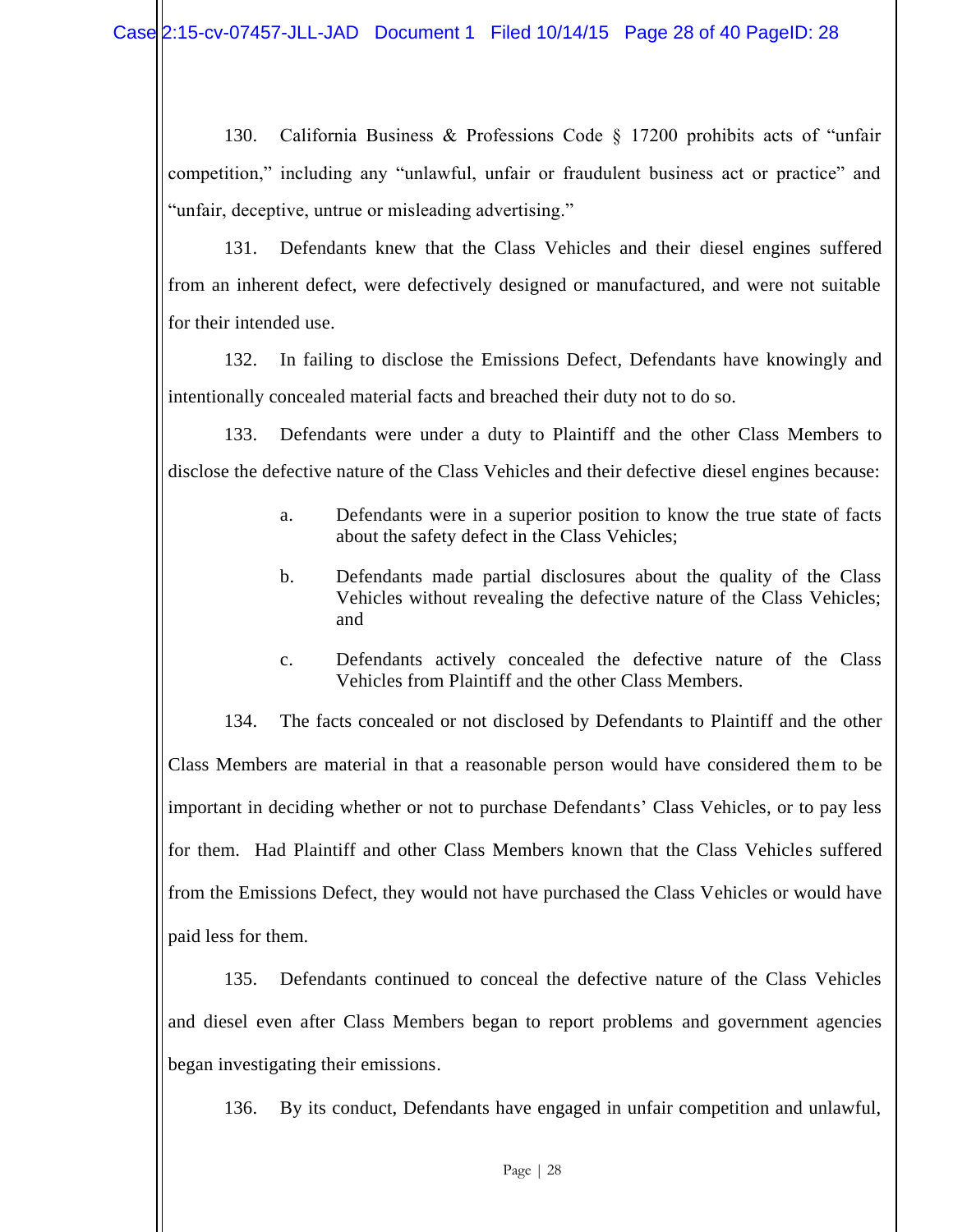unfair, and fraudulent business practices.

137. Defendants' unfair or deceptive acts or practices occurred repeatedly in Defendants' trade or business, and were capable of deceiving a substantial portion of the purchasing public. Indeed, Defendants have an affirmative duty under UCL to disclose material safety facts to consumers and failed to do so in connection with the Class Vehicles.

138. As a direct and proximate result of Defendants' unfair and deceptive practices, Plaintiffs and the Class have suffered and will continue to suffer actual damages.

139. Defendants have been unjustly enriched and should be required to make restitution to Plaintiff and the Class pursuant to  $\S$ § 17203 and 17204 of the Business  $\&$ Professions Code.

### **COUNT VII BREACH OF IMPLIED WARRANTY PURSUANT TO SONG-BEVERLY CONSUMER WARRANTY ACT, CALIFORNIA CIVIL CODE SECTIONS 1792 AND 1791.1** *ET. SEQ***. (On Behalf of the California Sub-Class)**

140. Plaintiffs hereby incorporate by reference the allegations contained in the preceding paragraphs of this Complaint.

141. Defendants were at all relevant times the manufacturer, distributor, warrantor, and/or seller of the Class Vehicles. Defendants knew or had reason to know of the specific use for which the Class Vehicles were purchased.

142. Defendants provided Plaintiff Martin and Class Members with an implied warranty that the Class Vehicles and their diesel engines are merchantable and fit for the ordinary purposes for which they were sold. However, the Class Vehicles and their diesel engines are not fit for their ordinary purpose of providing reasonably reliable and safe transportation because, *inter alia*, the Class Vehicles and their diesel engines are defective due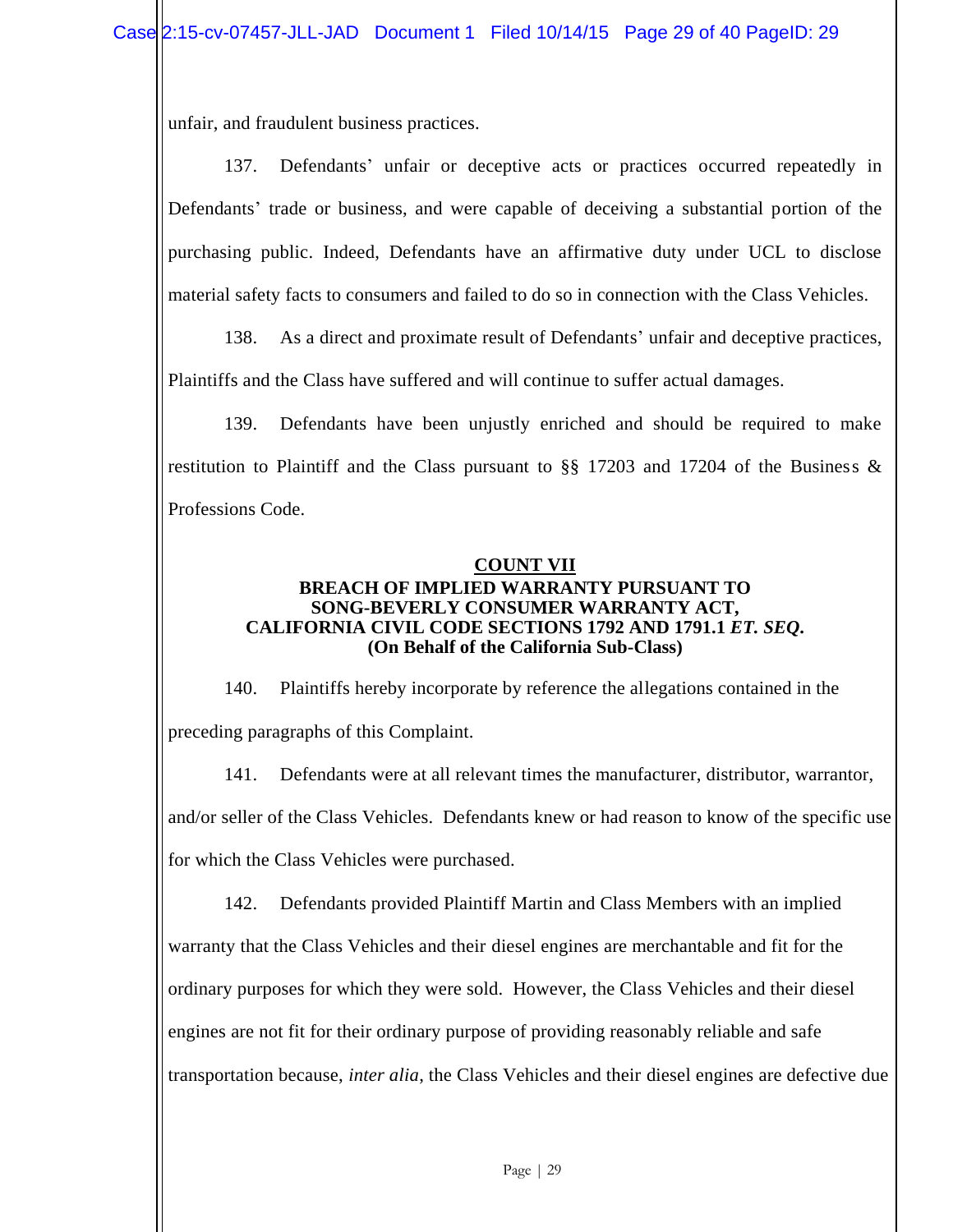to the Emissions Defect and the resulting damage and safety-related hazards that it can cause.

143. Plaintiffs relied on implied warranties of merchantability made by Defendants concerning the Class Vehicles and sustained substantial damages resulting from the breach of those warranties by the Defendants.

144. Plaintiffs and Class Members purchased the Class Vehicles within the State of California. Defendants impliedly warranted that the Class Vehicles were of merchantable quality and fit for such use at the time of sale. This implied warranty included, among other things: (a) a warranty that the Class Vehicles were manufactured, supplied, distributed, and/or sold by Defendants were safe for providing safe and reliable transportation; and (b) a warranty that the Class Vehicles would be fit for their intended use when they are driven within their range of operation and during foreseeable and normal usage.

145. Contrary to the applicable implied warranties, the Class Vehicles at the time of sale and thereafter were not fit for their ordinary and intended purpose of providing Plaintiffs and the Class Members with durable and safe transportation during normal and/or foreseeable usage. Instead, the Class Vehicles are defective. These defects include, but are not limited to, the Emissions Defect.

146. Defendants' actions, as complained of herein, breached the implied warranty that the Class Vehicles were of merchantable quality and fit for such use in violation of California Civil Code sections 1792 and 1791.1.

## **COUNT VIII VIOLATIONS OF THE MARYLAND CONSUMER PROTECTION ACT, MD. CODE COM. LAW § 13-101, ET SEQ. (On Behalf of the Maryland Sub-Class)**

147. Plaintiffs hereby incorporate by reference the allegations contained in the preceding paragraphs of this Complaint.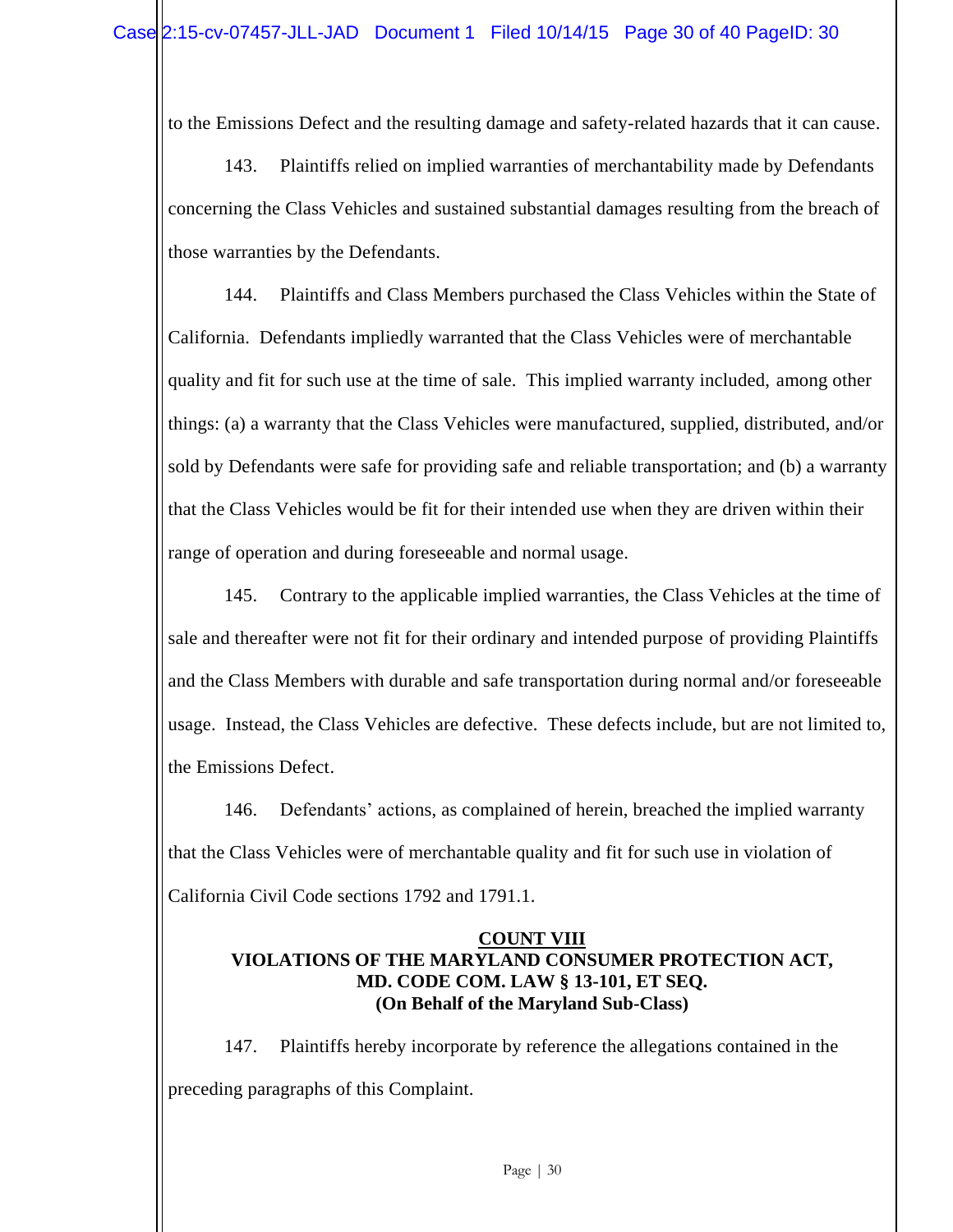148. Defendants, Plaintiff Tredo, and the Maryland Subclass are "persons" within the meaning of MD. CODE COM. LAW § 13-101(h).

149. The Maryland Consumer Protection Act ("Maryland CPA") provides that a person may not engage in any unfair or deceptive trade practice in the sale of any consumer good. MD. COM. LAW CODE § 13-303. Volkswagen participated in misleading, false, or deceptive acts that violated the Maryland CPA. By fraudulently installing the "defeat device" to make it appear that its CleanDiesel engine systems complied with EPA regulations, Defendants engaged in deceptive business practices prohibited by the Maryland CPA.

150. Defendants' actions as set forth above occurred in the conduct of trade or commerce.

151. In the course of business, Defendants installed the "defeat device" and concealed that its CleanDiesel systems failed EPA regulations as described herein and otherwise engaged in activities with a tendency or capacity to deceive.

152. Defendants also engaged in unlawful trade practices by employing deception, deceptive acts or practices, fraud, misrepresentations, or concealment, suppression or omission of any material fact with intent that others rely upon such concealment, suppression or omission, in connection with the sale of Class Vehicles.

153. Defendants have known of its use of the "defeat device" and the true nature of their CleanDiesel engine system for at least six years, but concealed all of that information until recently.

154. Defendants were also aware that they valued profits over environmental cleanliness, efficiency, and lawfulness, and that they were manufacturing, selling and distributing vehicles throughout the United States that did not comply with EPA regulations.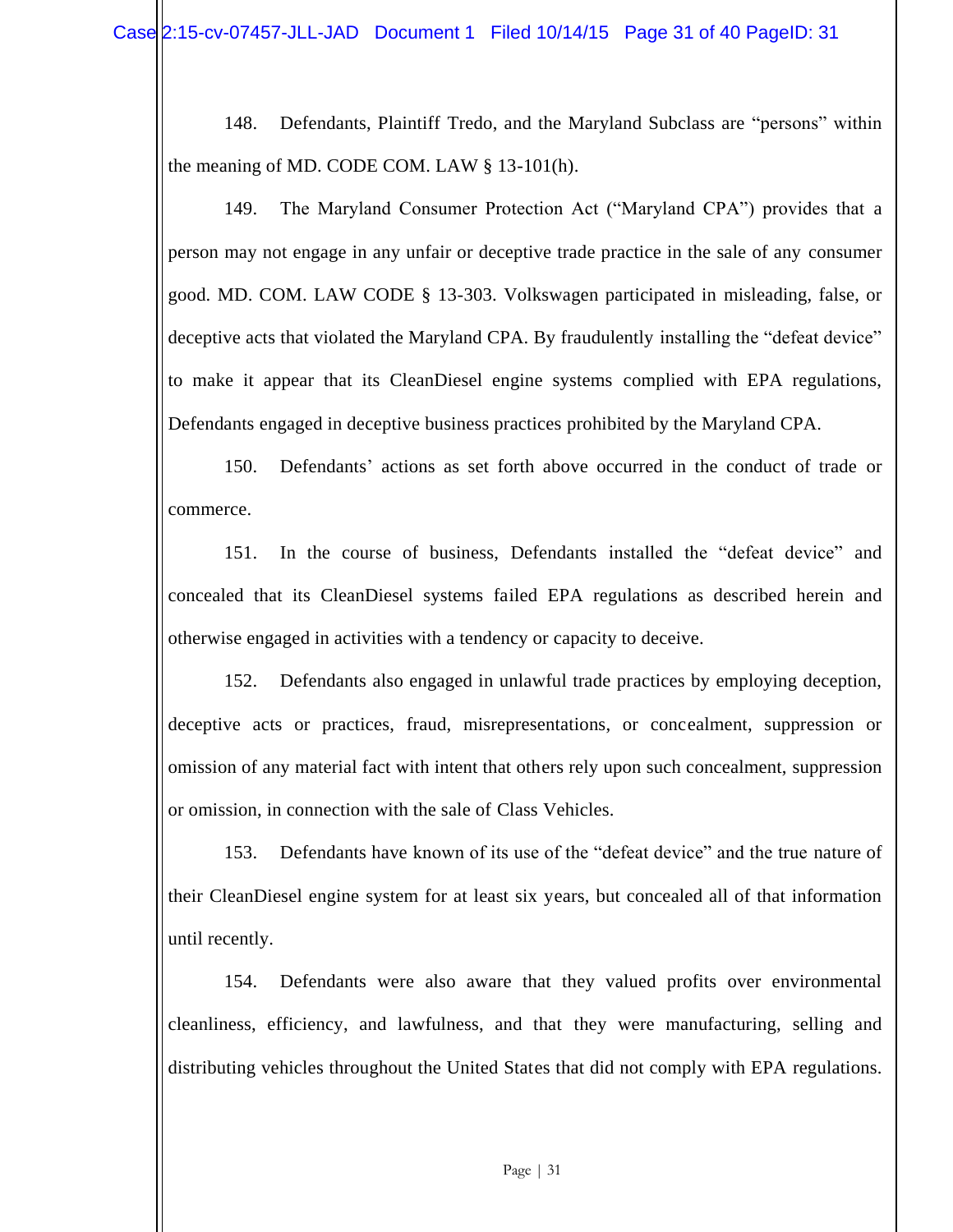Defendants concealed this information as well.

155. By failing to disclose and by actively concealing the "defeat device" and the true cleanliness and performance of the CleanDiesel engine system, by marketing its vehicles as safe, reliable, environmentally clean, efficient, and of high quality, and by presenting itself as a reputable manufacturer that valued safety, environmental cleanliness and efficiency, and stood behind its vehicles after they were sold, Defendants engaged in unfair and deceptive business practices in violation of the Maryland CPA.

156. In the course of Defendants' business, they willfully failed to disclose and actively concealed the use of the "defeat device" and true cleanliness and efficiency of the CleanDiesel engine system and serious defects discussed above. Defendants compounded the deception by repeatedly asserting that the Affected Vehicles were safe, reliable, environmentally clean, efficient, and of high quality, and by claiming to be reputable manufacturers that valued safety, environmental cleanliness and efficiency, and stood behind their vehicles once they are on the road.

157. Defendants' unfair or deceptive acts or practices were likely to and did in fact deceive reasonable consumers, including Plaintiff, about the true cleanliness and efficiency of the CleanDiesel engine system, the quality of the Volkswagen and brands, and the true value of the Class Vehicles.

158. Defendants intentionally and knowingly misrepresented material factsregarding the Affected Vehicles with an intent to mislead Plaintiff and the Maryland Subclass.

159. Defendants knew or should have known that its conduct violated the Maryland CPA.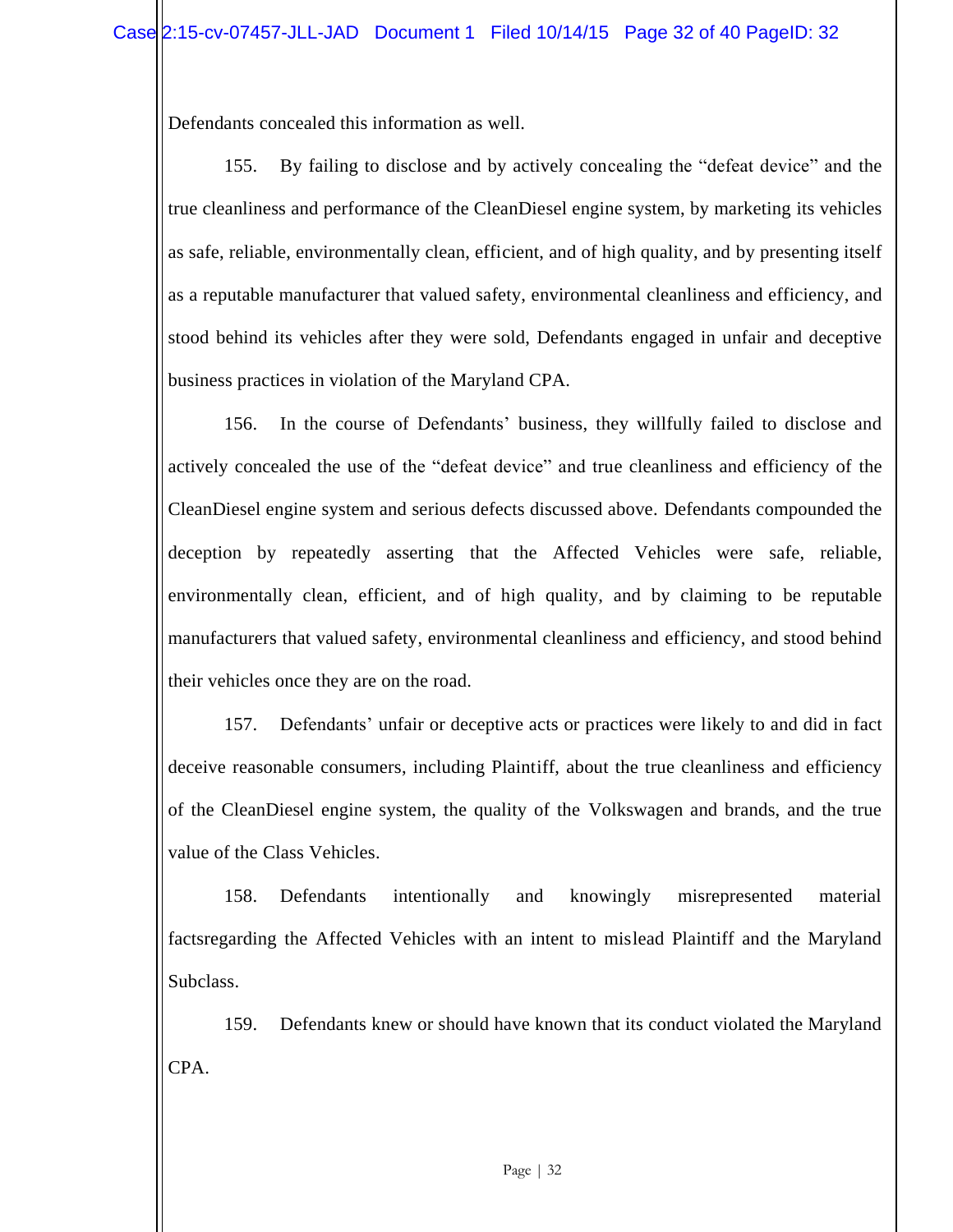160. As alleged above, Defendants made material statements about the safety, cleanliness, efficiency and reliability of the Class Vehicles and the Volkswagen and Audi brands that were either false or misleading.

161. Defendants owed Plaintiff and Class Members a duty to disclose the true

safety, cleanliness, efficiency and reliability of the Class Vehicles, because Defendants:

- a) Possessed exclusive knowledge that they valued profits over environmental cleanliness, efficiency, and lawfulness, and that they were manufacturing, selling and distributing vehicles throughout the United States that did not comply with EPA regulations;
- b) Intentionally concealed the foregoing from Plaintiff and Class Members; and/or
- c) Made incomplete representations about the safety, cleanliness, efficiency and reliability of the Class Vehicles generally, and the use of the "defeat device" and true nature of the CleanDiesel engine system in particular, while purposefully withholding material facts from Plaintiffs that contradicted these representations.

162. Because Defendants fraudulently concealed the "defeat device" and the true cleanliness and performance of the CleanDiesel engine system, resulting in a raft of negative publicity once the use of the "defeat device" and true characteristics of the CleanDiesel engine system finally began to be disclosed, the value of the Class Vehicles has greatly diminished. In light of the stigma attached to those vehicles by Defendants' conduct, they are now worth significantly less than they otherwise would be.

163. Defendants' fraudulent use of the "defeat device" and its concealment of the true characteristics of the CleanDiesel engine system were material to Plaintiff and the Maryland Subclass. A vehicle made by a reputable manufacturer of environmentally friendly vehicles is worth more than an otherwise comparable vehicle made by a disreputable and dishonest manufacturer of polluting vehicles that conceals the amount its cars pollutes rather than make environmentally friendly vehicles.

164. Plaintiff and the Maryland Subclass suffered ascertainable loss caused by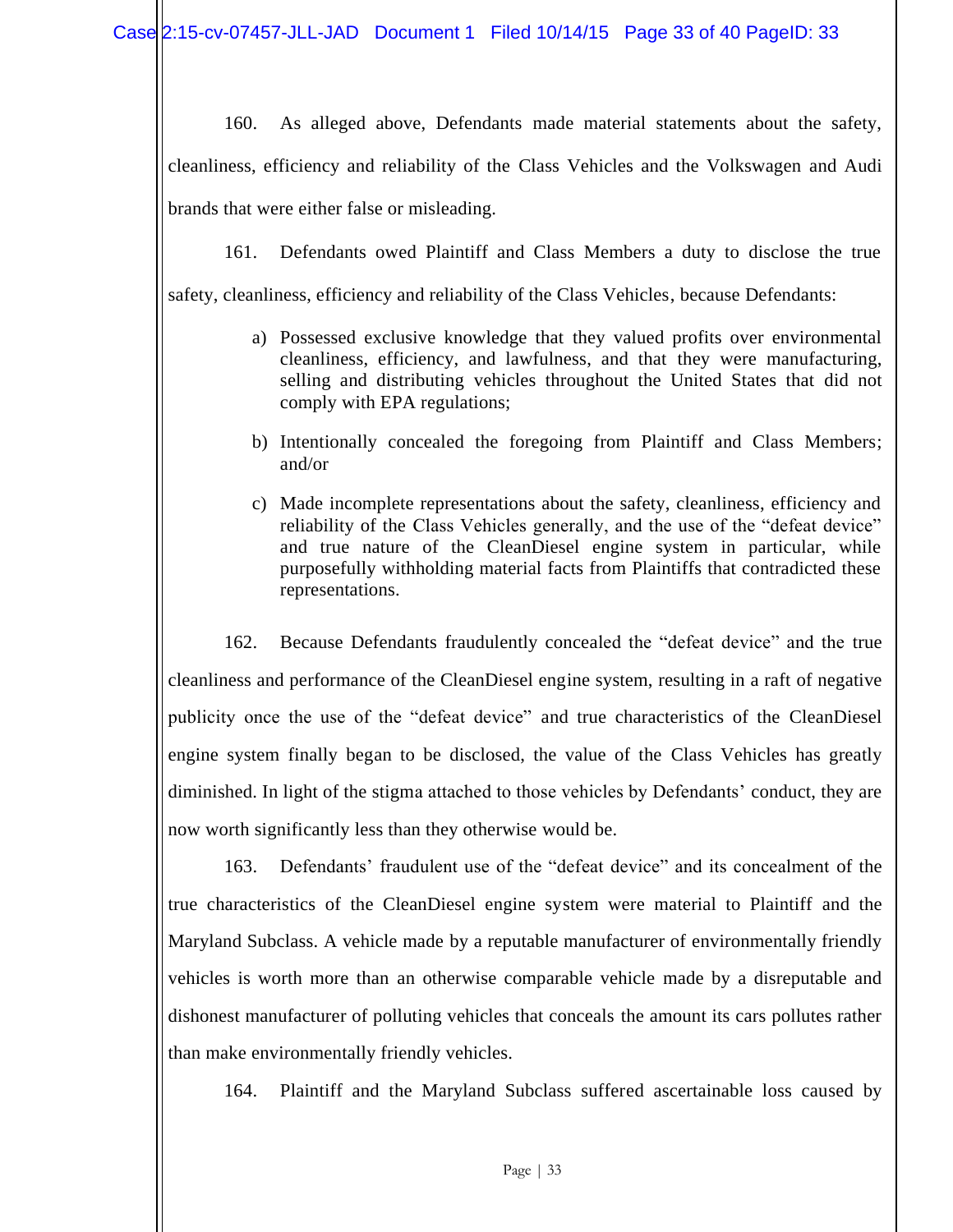Defendants' misrepresentations and their concealment of and failure to disclose material information. Class members who purchased the Affected Vehicles either would have paid less for their vehicles or would not have purchased or leased them at all.

165. Defendants had an ongoing duty to all Volkswagen and Audi customers to refrain from unfair and deceptive acts or practices under the Maryland CPA. All owners of Class Vehicles suffered ascertainable loss in the form of the diminished value of their vehicles as a result of Defendants' deceptive and unfair acts and practices made in the course of their business.

166. Defendants' violations present a continuing risk to Plaintiff as well as to the general public. Defendants' unlawful acts and practices complained of herein affect the public interest.

167. As a direct and proximate result of Defendants' violations of the Maryland CPA, Plaintiff and the Maryland Subclass have suffered injury-in-fact and/or actual damage.

168. Pursuant to MD. CODE COM. LAW § 13-408, Plaintiff and the Maryland Subclass seek actual damages, attorneys' fees, and any other just and proper relief available under the Maryland CPA.

## **COUNT IX VIOLATIONS OF THE UNFAIR TRADE PRACTICES AND CONSUMER PROTECTION LAW 73 Pa. C.S. § 201-1** *et seq***. (On Behalf of the Pennsylvania Sub-Class)**

169. Plaintiffs hereby incorporate by reference the allegations contained in the preceding paragraphs of this Complaint.

170. At all times relevant hereto, Defendants were engaged in trade or commerce as defined in the Unfair Trade Practices and Consumer Protection Law ("UTPCPL"), 73 P.S.  $§201-2(3).$ 

171. The UTPCPL proscribes, inter alia, engaging in any "unfair or deceptive acts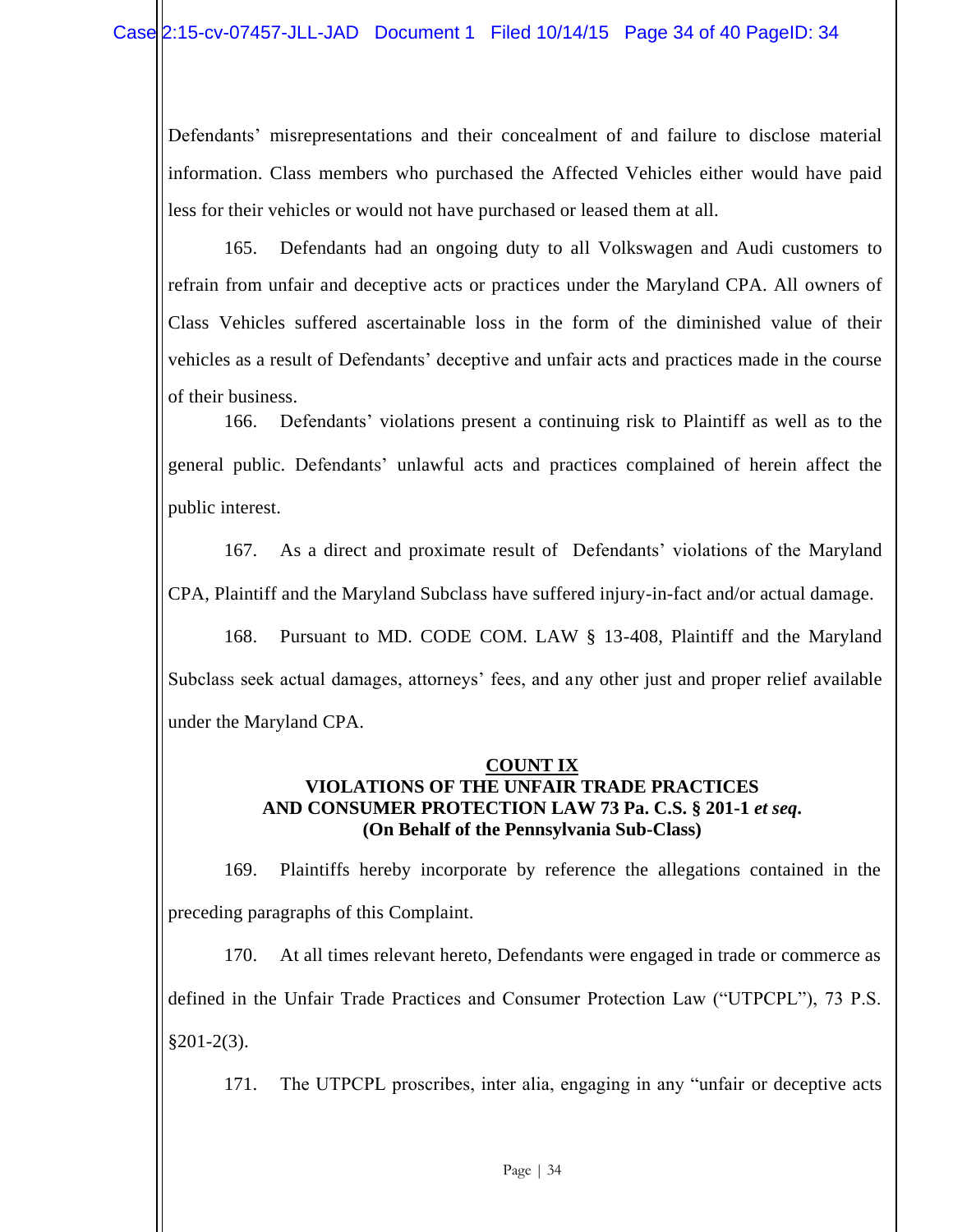or practices," either at, and prior to or subsequent to a consumer transaction, including but not limited 73 P.S.  $\S 201-2(4)$ (vii), (viii), (ix), (xiv) and (xxi).

172. Plaintiff DiMauro and members of the Pennsylvania Sub-Class are consumers who purchased and/or leased Class Vehicles for personal, family or household use.

173. Defendants engaged in unlawful conduct, intentionally or recklessly made affirmative misrepresentations or omitted to state the truth, or otherwise violated the UTPCPL. Specifically, Defendants were aware that the Class Vehicles contained a "defeat device" and otherwise contained the Emissions Defect, but failed to disclose this to Plaintiff or the Pennsylvania Sub-Class. Defendants also marketed these vehicles as being of superior quality when the Class Vehicles contained a known defect. These affirmative misrepresentations were material to the vehicle purchases, and were false statements of fact.

174. Defendants also engaged in unlawful conduct in violation of the UTPCPL by making knowing and intentional omissions. Defendants knowingly failed to disclose the Emissions Defect in the Class Vehicles in order to secure the sale of these vehicles, and to offer them at a premium price.

175. Defendants did not fully and truthfully disclose to its customers the true nature of the Emissions Defect, which due to the Defendants' purposeful concealment was not readily discoverable until well after the purchase and/or lease. As a result, Plaintiff and the Pennsylvania Sub-Class were fraudulently induced to lease and/or purchase the Class Vehicles with the Emissions Defect. These facts that Defendants concealed were solely within their possession. Defendants intended that Plaintiff and all Pennsylvania Sub-Class Members rely on the acts of concealment and omissions, so that they would purchase the Class Vehicles.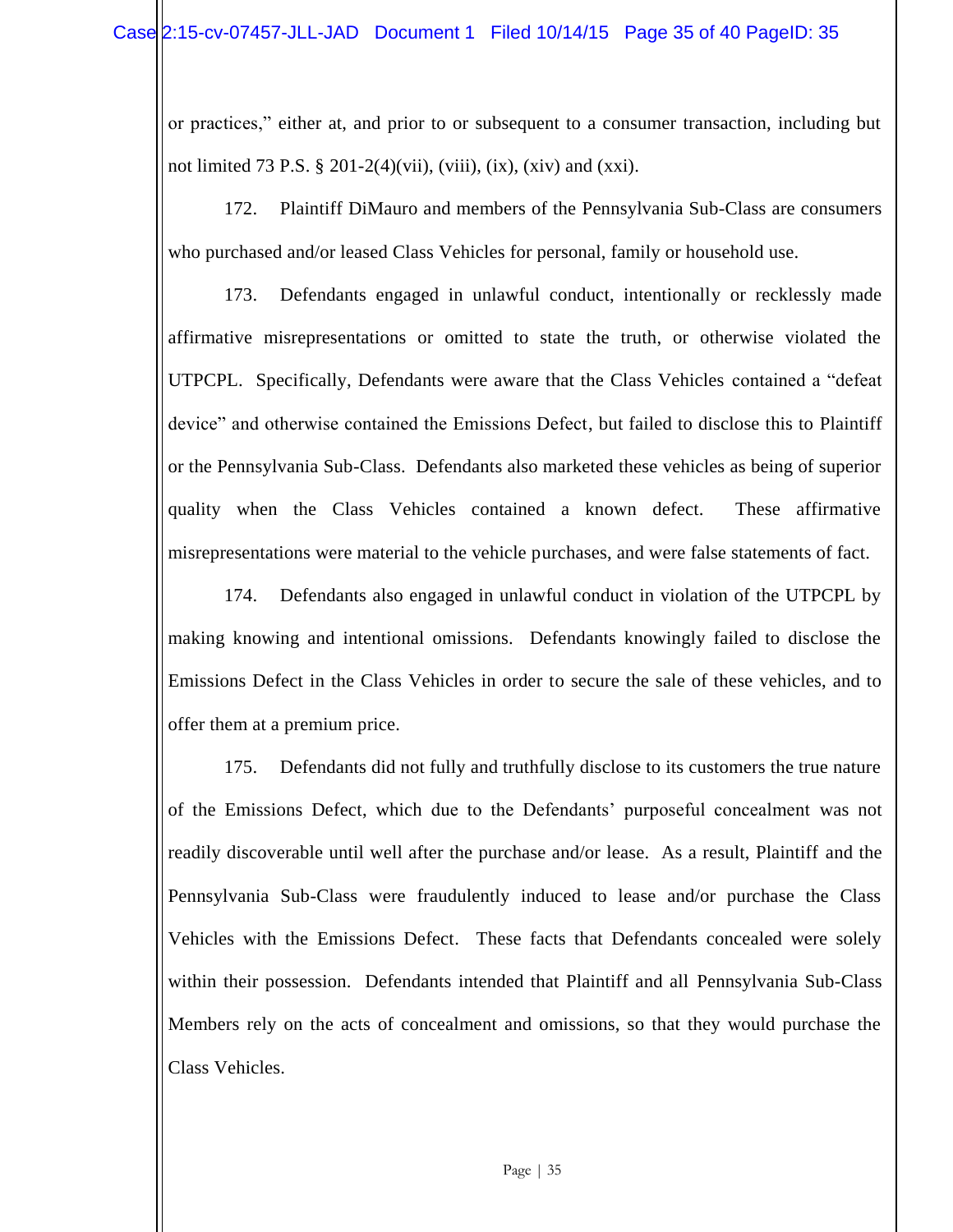176. Pursuant to 73 P.S. and § 201-9.2, Plaintiff and members of the Pennsylvania Sub-Class are entitled to recover and hereby seek actual damages, or three times actual damages.

177. Defendants' conduct caused Plaintiff and the Pennsylvania Sub-Class to suffer an ascertainable loss. In addition to direct monetary losses, Plaintiff and the Pennsylvania Sub-Class have suffered an ascertainable loss by receiving less than what was promised.

178. A causal relationship exists between Defendants' unlawful conduct and the ascertainable losses suffered by Plaintiff and the Pennsylvania Sub-Class. Had the Emissions Defect in the Class Vehicles been disclosed, consumers would not have purchased them or would have paid less for the Class Vehicles had they decided to purchase them.

## **COUNT X VIOLATIONS OF THE DECEPTIVE TRADE PRACTICES ACT, TEX. BUS. & COM. CODE §§ 17.41, et seq. (On Behalf of the Texas Sub-Class)**

179. Plaintiffs hereby incorporate by reference the allegations contained in the preceding paragraphs of this Complaint.

180. Plaintiff Manous intends to assert a claim under the Texas Deceptive Trade Practices Act ("TDTPA"), which makes it unlawful to commit "[f]alse, misleading, or deceptive acts or practices in the conduct of any trade or commerce." TEX. BUS. & COM. CODE § 17.46.

181. Plaintiff will make a demand in satisfaction of TEX. BUS. & COM. CODE § 17.45(2), and may amend this Complaint to assert claims under the TDTPA once the required 60 days have elapsed. This Count is included for purposes of notice only and is not intended to actually assert a claim under the TDTPA.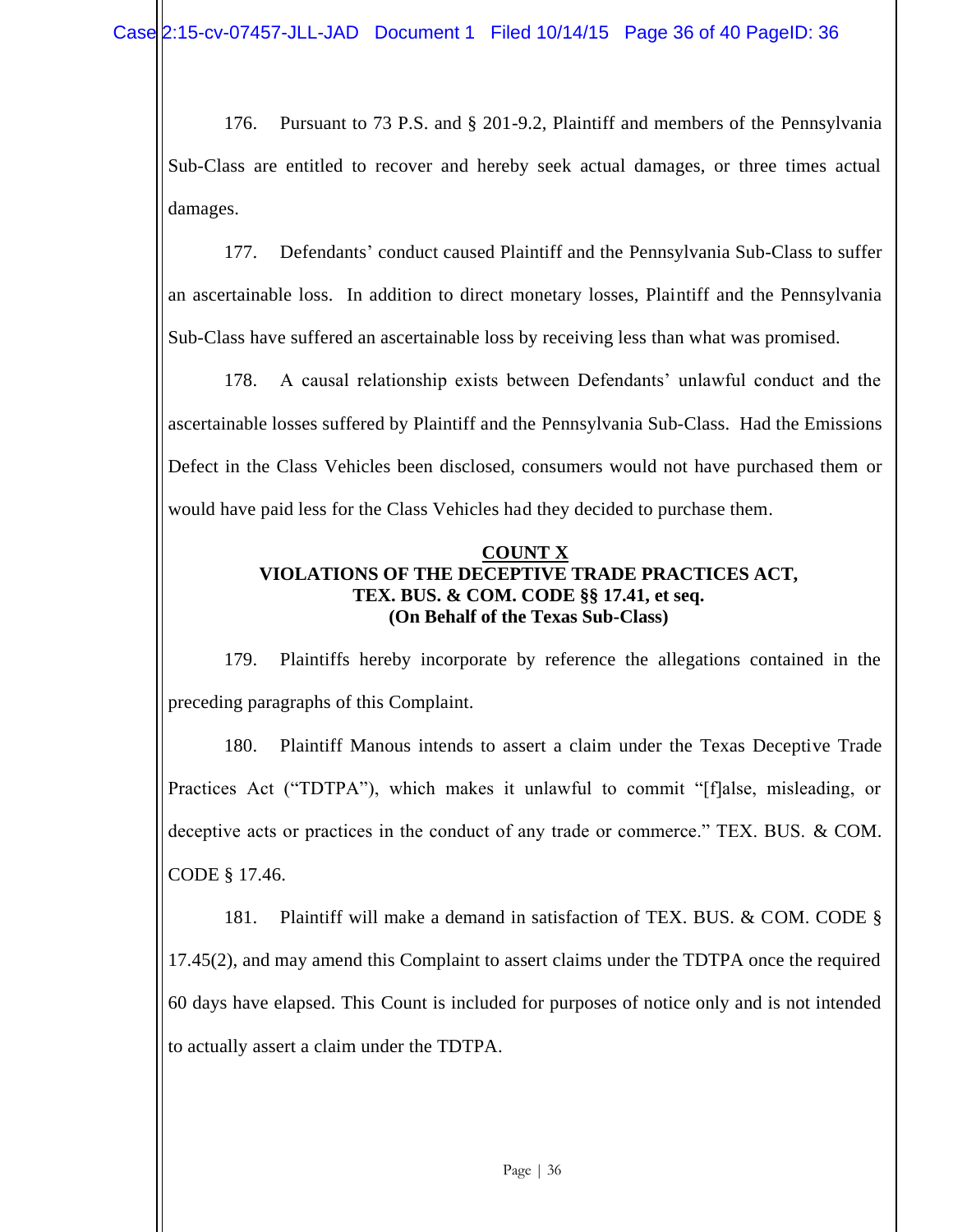#### **COUNT XI COMMON LAW FRAUD (On Behalf of the Nationwide Class or, alternatively, the Sub-Classes)**

182. Plaintiffs hereby incorporate by reference the allegations contained in the preceding paragraphs of this Complaint.

183. Defendants made material misrepresentations and omissions concerning a presently existing or past fact. For example, Defendants did not fully and truthfully disclose to their customers the true nature of the Class Vehicles including the fact that they contained the Emissions Defect, which was not readily discoverable until years later, sometimes after the warranty has expired. As a result, Plaintiffs and the other class members were fraudulently induced to lease and/or purchase the Class Vehicles, and also not present their vehicles to an authorized repair facility during the warranty period to have the Emissions Defect remedied at no cost.

184. These omissions and statements were made by Defendants with knowledge of their falsity, and with the intent that Plaintiffs and class members rely on them.

185. Plaintiffs and class members reasonably relied on these statements and omissions, and suffered damages as a result.

#### **COUNT XII BREACH OF THE DUTY OF GOOD FAITH AND FAIR DEALING (On Behalf of the Nationwide Class or, alternatively, the Sub-Classes)**

186. Plaintiffs and the Classes incorporate by reference each preceding and succeeding paragraph as though fully set forth at length herein.

187. Every contract contains an implied covenant of good faith and fair dealing. The implied covenant of good faith and fair dealing is an independent duty and may be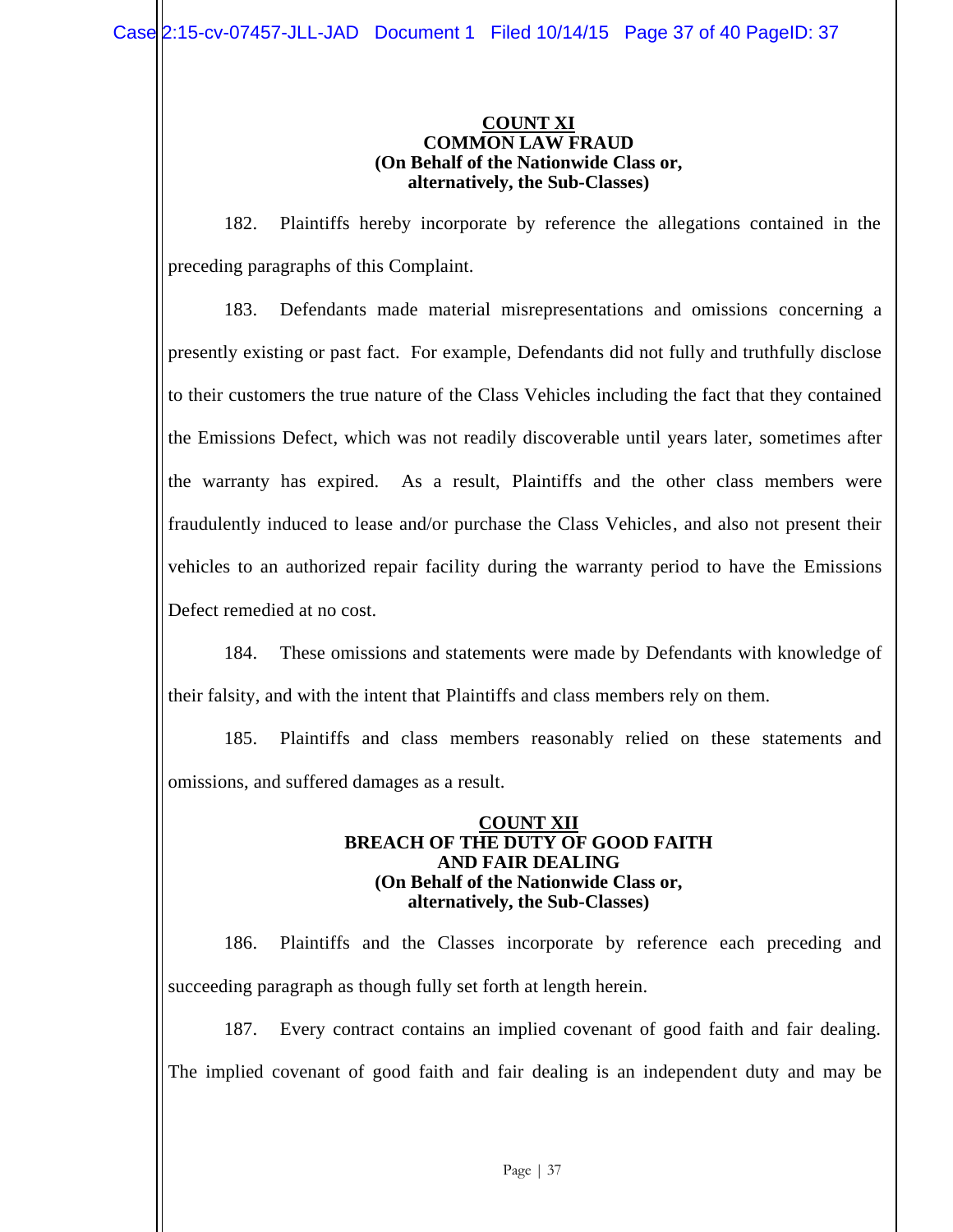breached even if there is no breach of a contract's express terms.

188. Defendants breached the covenant of good faith and fair dealing by, *inter alia*, failing to notify Plaintiffs and class members that the Class Vehicles contained a defeat device, as well as misrepresenting the true emissions and performance levels of the Class Vehicles.

189. Defendants acted in bad faith and/or with a malicious motive to deny Plaintiffs and Class Members the benefit of the bargain originally intended by the parties, thereby causing them injuries in an amount to be determined at trial.

## **COUNT XIII UNJUST ENRICHMENT (On Behalf of the Nationwide Class or, alternatively, the Sub-Classes)**

190. Plaintiffs and the Classes incorporate by reference each preceding and succeeding paragraph as though fully set forth at length herein.

191. As a direct and proximate result of Defendants' failure to disclose the Emissions Defect and material misrepresentations regarding emission and performance levels in the Class Vehicles, Defendants have profited through the sale and lease of said vehicles by charging a premium to Plaintiffs and Class Members that was otherwise inapplicable to equivalent gasoline-powered models.

192. Defendants have therefore been unjustly enriched due to the Emissions Defect in the Class Vehicles through the use of funds that earned interest or otherwise added to Defendants' profits when said money should have remained with Plaintiffs and class members.

193. As a result of the Defendants' unjust enrichment, Plaintiffs and class members have suffered damages.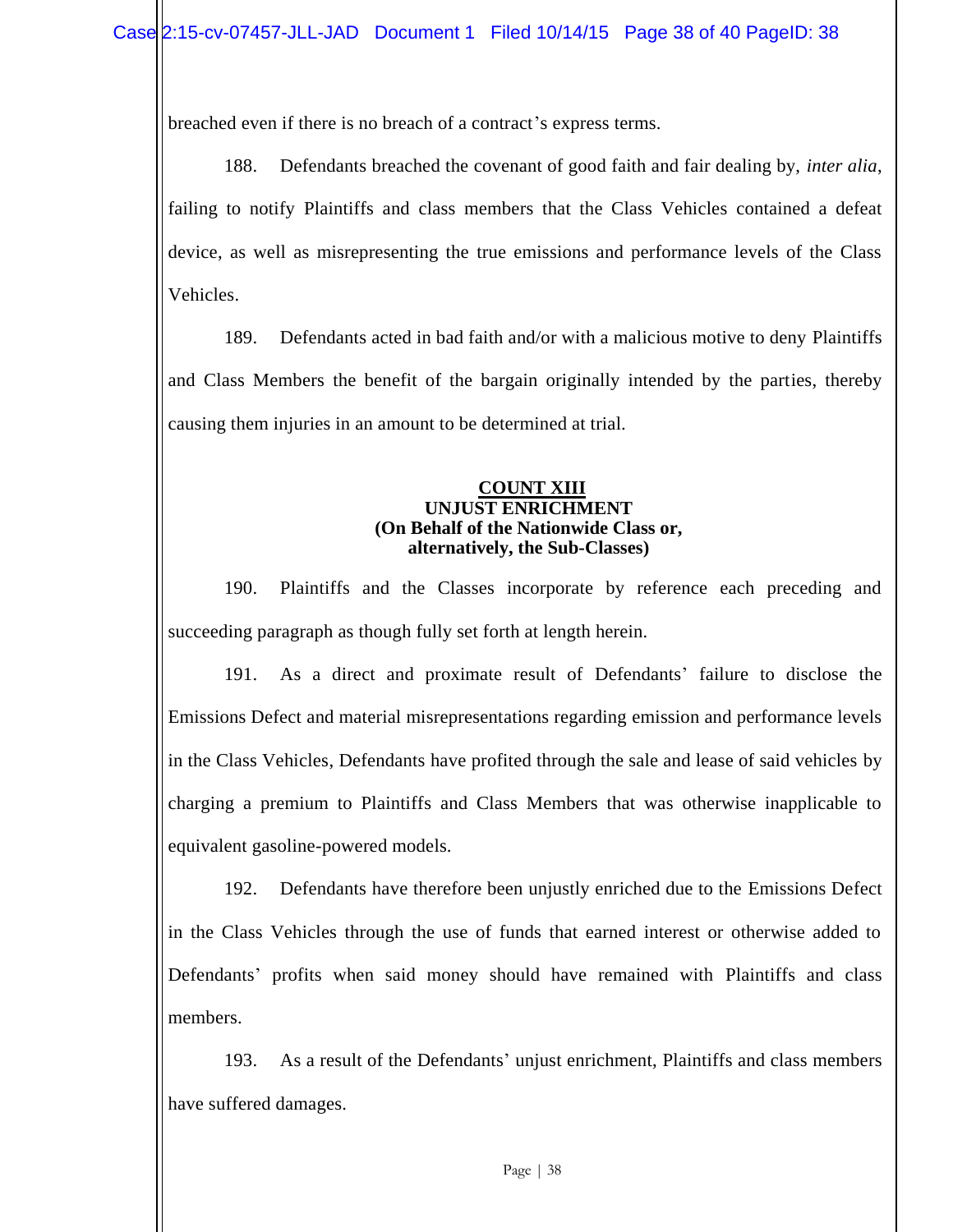## **PRAYER FOR RELIEF**

WHEREFORE, Plaintiffs, individually and on behalf of members of the Class,

respectfully requests that this Court:

- a. enter an order certifying the proposed Class and Sub-Class, designating Plaintiffs as named representative of the Class, and designating the undersigned as Class Counsel;
	- b. declare that Defendants are financially responsible for notifying all Class Members about the Emissions Defect;
- c. enter an order enjoining Defendants from further deceptive distribution, sales, and lease practices with respect to Class Vehicles, and to replace Plaintiffs and Class Members' vehicles and/or engine and emission systems with a suitable alternative product;
- d. award to Plaintiffs and the Class for compensatory, exemplary, statutory damages, treble and punitive damages, including interest, in an amount to be proven at trial;
- e. award any and all remedies provided pursuant to statutory consumer fraud acts;
- f. declare that Defendants must disgorge, for the benefit of the Class, all or part of the ill-gotten profits it received from the sale or lease of the Class Vehicles, the repairs made to Class Vehicles and the sale of replacement parts, or make full restitution to Plaintiffs and class members;
- g. award of attorneys' fees and costs, as allowed by law;
- h. award of pre-judgment and post-judgment interest, as provided by law;
- i. grant leave to amend the Complaint to conform to the evidence produced during discovery and at trial; and
- j. Such other relief as may be appropriate under the circumstances.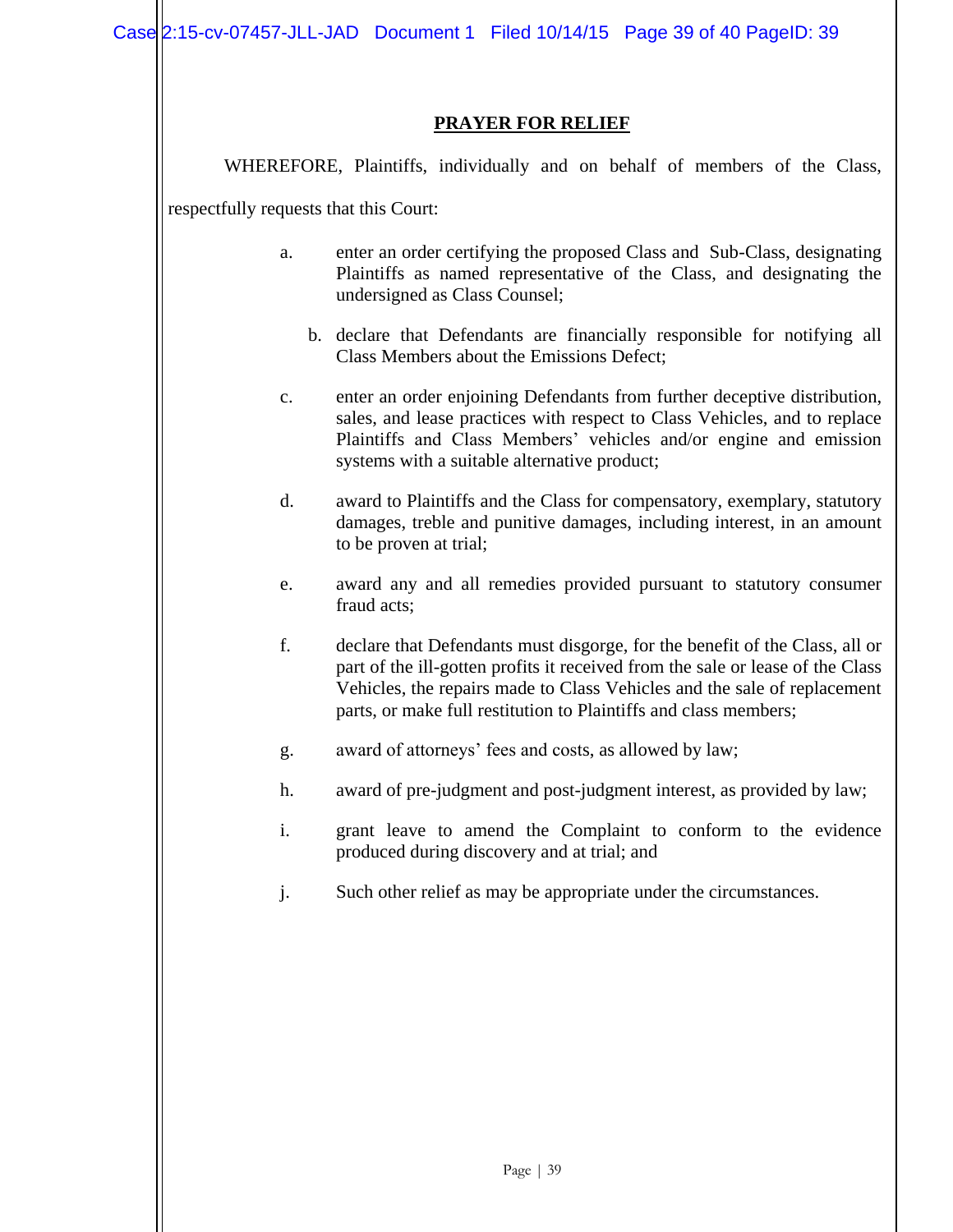## **DEMAND FOR JURY TRIAL**

Plaintiffs hereby demand a trial by jury on all claims and issues so triable.

Dated: October 14, 2015

By:

Matthew Mendelsohn Adam M. Slater David A. Mazie **MAZIE SLATER KATZ & FREEMAN, LLC** 103 Eisenhower Parkway Roseland, New Jersey 07068 Telephone: (973) 228-9898 [mmendelsohn@mskf.net](mailto:mmendelsohn@mskf.net) [aslater@mskf.net](mailto:aslater@mskf.net) [dmazie@mskf.net](mailto:dmazie@mskf.net)

# **LOCAL CIVIL RULE 11.2 CERTIFICATION**

I hereby further certify that to the best of my knowledge that there are dozens of cases that have been filed throughout the United States against Defendants related to the Emissions Defect. With more cases being filed every hour, it is impossible to provide this Court with a comprehensive list of the potentially related cases. That being said, I certify that at least the following cases in this District are known to be related: **2:15-cv-07012-JLL-JAD**, **2:15-cv-07086-JLL-JAD** and **2:15-cv-07141-JLL-JAD.**

> MAZIE SLATER KATZ & FREEMAN, LLC Attorneys for Plaintiffs

MATTHEW R. MENDELSOHN

Dated: October 14, 2015